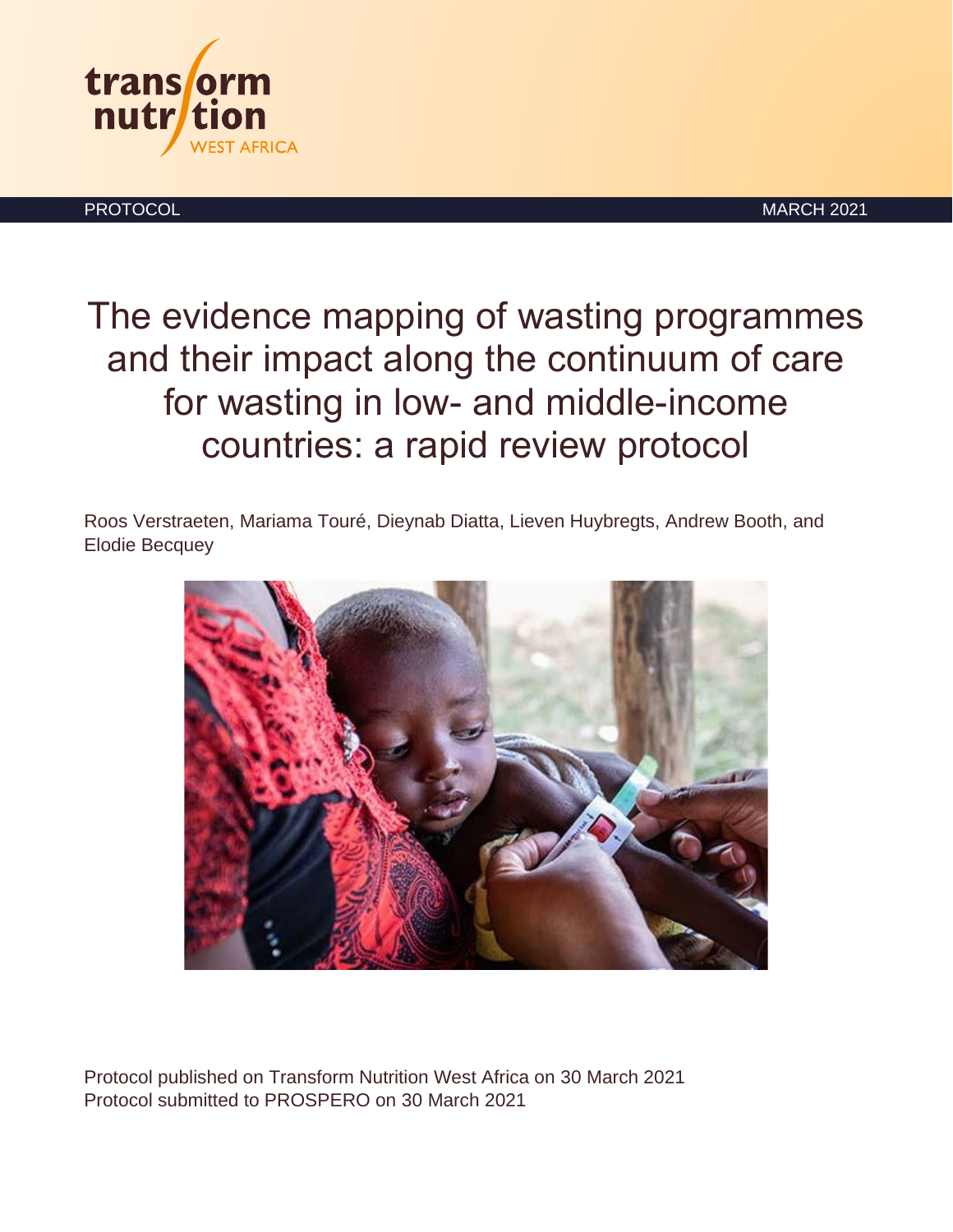*How to cite: Verstraeten R, Touré M, Diatta D, Huybregts L, Booth A, and Becquey L. The evidence mapping of wasting programmes and their impact along the continuum of care for wasting in low- and middle-income countries: a rapid review protocol. Transform Nutrition West Africa. March 2021*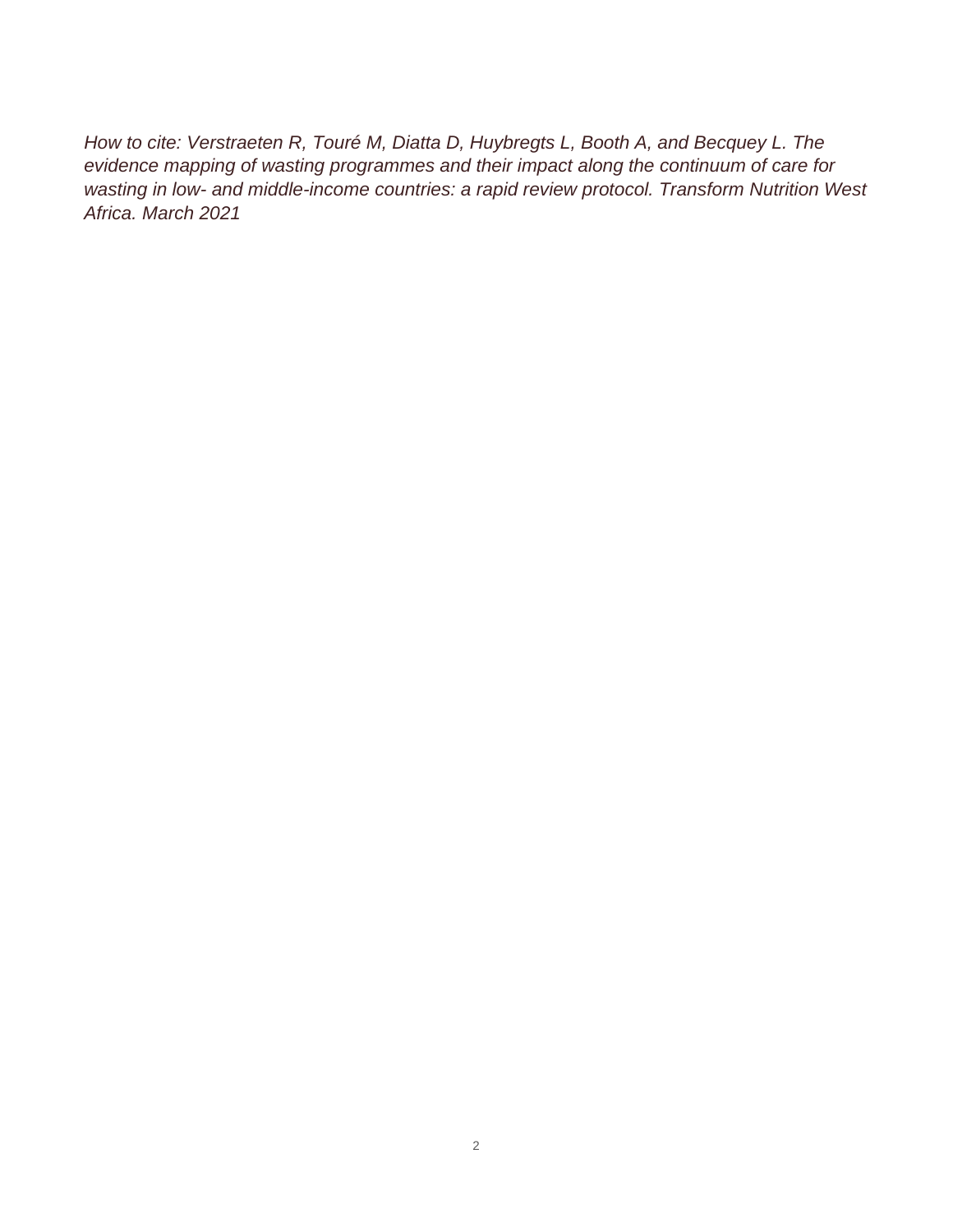# **Administrative information**

### **Review title**

The evidence mapping of wasting programmes and their impact along the continuum of care for wasting in low- and middle-income countries: a rapid review protocol

### **Review timescale**

Start date: February 2020 - Expected end date: June 2021

### **Review team detail**

| Named contact:       | Roosmarijn Verstraeten                                                                                                 |
|----------------------|------------------------------------------------------------------------------------------------------------------------|
| Email:               | r.verstraeten@cgiar.org                                                                                                |
| Address:             | International Food Policy Research Institute<br>Parcelles 22, Zone 10, lot 227<br>BP 24063 Dakar - Almadies<br>Senegal |
| <b>Phone number:</b> | +221-33-869-9800                                                                                                       |

### **Review team members and their organisational affiliations and roles**

| <b>Title</b> | <b>First name</b> | Last<br>name     | <b>Affiliation</b>                                             | <b>Role</b>                                                                                                                                                               |
|--------------|-------------------|------------------|----------------------------------------------------------------|---------------------------------------------------------------------------------------------------------------------------------------------------------------------------|
| Dr           | Roosmarijn        | Ver-<br>straeten | <b>International Food Policy</b><br>Research Institute (IFPRI) | Research lead, developing protocol including the strategy,<br>building syntax, data screening and extraction, data analy-<br>sis, and drafting the evidence note          |
| Ms           | Mariama           | Touré            | <b>International Food Policy</b><br>Research Institute (IFPRI) | Developing protocol including the strategy, building syntax,<br>data screening and extraction, data analysis, and drafting<br>the evidence note                           |
| Ms           | Dieynab           | Diatta           | <b>International Food Policy</b><br>Research Institute (IFPRI) | Data screening and extraction, data analysis, contributing to<br>the evidence note                                                                                        |
| Dr           | Andrew            | <b>Booth</b>     | University of Sheffield<br>(ScHARR)                            | Expert in evidence synthesis providing methodological in-<br>put, particularly in the search syntax and the harvest plot                                                  |
| Dr           | Lieven            | Huybregts        | <b>International Food Policy</b><br>Research Institute (IFPRI) | Topical expert input, contributions to the protocol develop-<br>ment, strategic decisions, definitions and framework build-<br>ing, and contributing to the evidence note |
| Dr           | Elodie            | Becquey          | <b>International Food Policy</b><br>Research Institute (IFPRI) | Topical expert input, contributions to the protocol develop-<br>ment, strategic decisions, definitions and framework build-<br>ing, and contributing to the evidence note |

### **Conflicts of interest**

The authors declare that they have no known competing financial interests or personal relationships that could have appeared to influence the work to be conducted based on this protocol.

### **Funding source**

This is an output of the Transform Nutrition West Africa initiative led by the International Food Policy Research Institute and funded by the Bill and Melinda Gates Foundation (BMGF). The BMGF has no role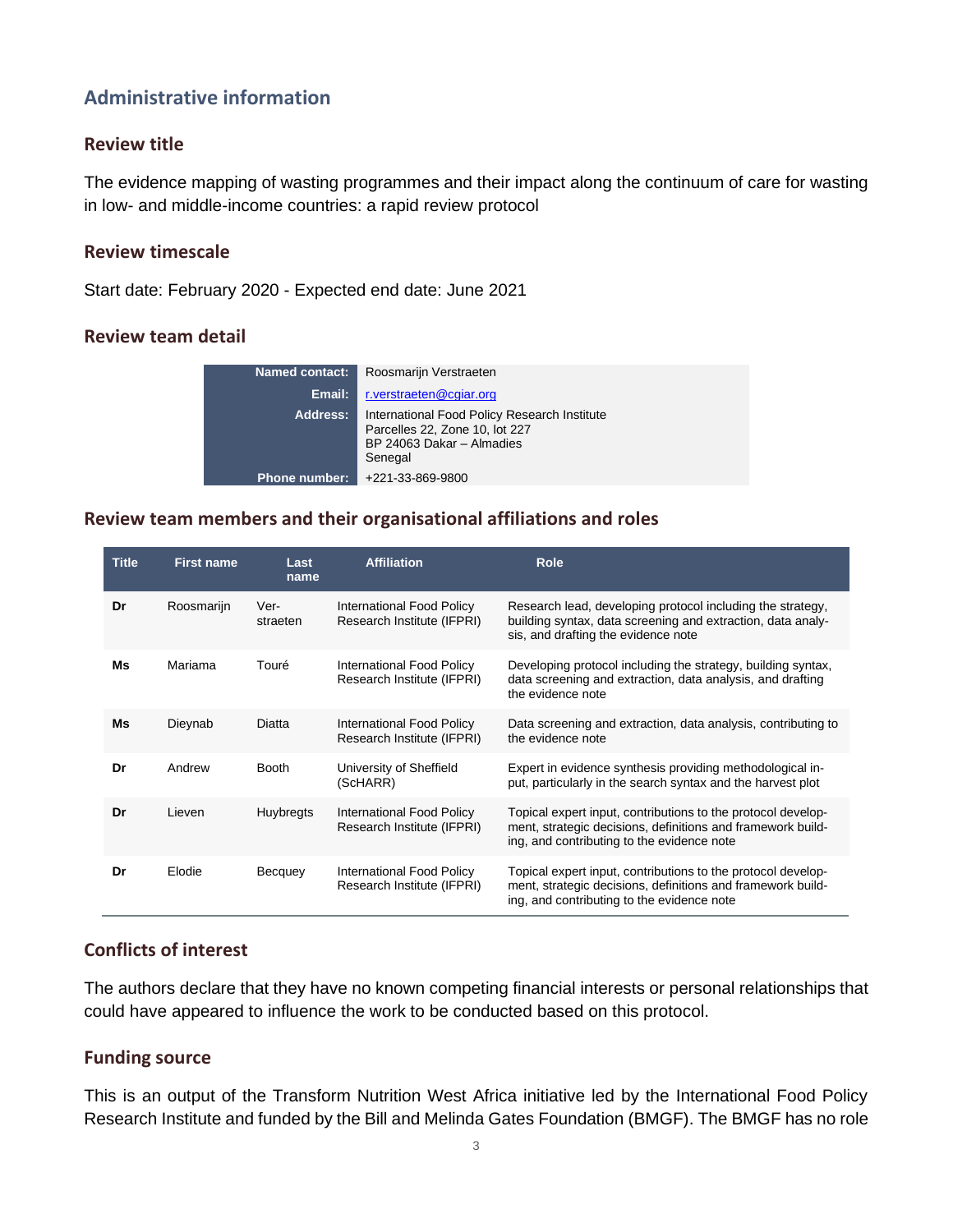in study design; in the collection, analysis, and interpretation of data; in the writing of the evidence note and/or any other related output.

### **Protocol registration**

The protocol of this rapid review has been submitted to the PROSPERO international register for systematic reviews (30 March, pending approval). In the interest of transparency and accessibility, this protocol was published on the Transform Nutrition West Africa website and any protocol amendments since the day published will be documented (day of change, changes, and reasons).

# **Introduction**

# **Topic selection and refinement**

### *Stakeholder engagement*

The *[Transform Nutrition](https://westafrica.transformnutrition.org/fr/accueil/) West Africa* project is a regional platform that aims to improve and support policy and program decisions and actions to accelerate reductions in maternal and child undernutrition through an inclusive process of knowledge generation and mobilization. Recognizing that knowledge is derived from evidence and experience, TNWA takes a 'knowledge for action' approach. As such, TNWA focuses on strengthening the latter stages of the data value chain (namely analysis, translation, and dissemination for decision-making). Through a regional consultation with different stakeholders (researchers, NGOs, civil society, private sector, government, UN, donor agencies) from various sectors, key priorities for future action in the region were identified. These included capturing, documenting, and learning from implementation experiences, and accelerating equitable program coverage of mother, infant and young child interventions at scale. We apply evidence synthesis approaches (i.e., rapid reviews) to identify best practices on topics as prioritized by regional stakeholders. Previous topics include effectiveness and implementation experience of interventions to improve exclusive breastfeeding and early initiation of breastfeeding in low- and middle-income countries (LMICs), implementation tools for nutrition, and a landscape analysis of research on adolescent nutrition in the region. Through engagements with UNICEF, the Regional Nutrition Working Group (which is a collective of donors, INGO's, researchers, development agencies that are active in nutrition in the region), and other stakeholders, the next topic identified as a key issue for the region was wasting among children under five years of age.

The output of this rapid review will not only inform various stakeholders active in the region but will also support the Integrated Research on Acute Malnutrition in the Sahel project (IRAM). IRAM aims to generate evidence on wasting prevention and treatment interventions in four countries: Chad, Mauritania, Mali and Niger (multi-country partnership between UNICEF and IFPRI).

Stakeholders (review users, such as implementers and researchers) will be involved throughout. They will be consulted to set and refine the review question, eligibility criteria, and the outcome of interest. Consultations will ensure that this rapid review is fit for purpose.

### *Background*

The UNICEF, WHO, World Bank Group 2020 joint malnutrition estimates (UNICEF, 2020) report that worldwide, 47 million children under the age of five suffer from wasting. Only 40 out of 194 countries are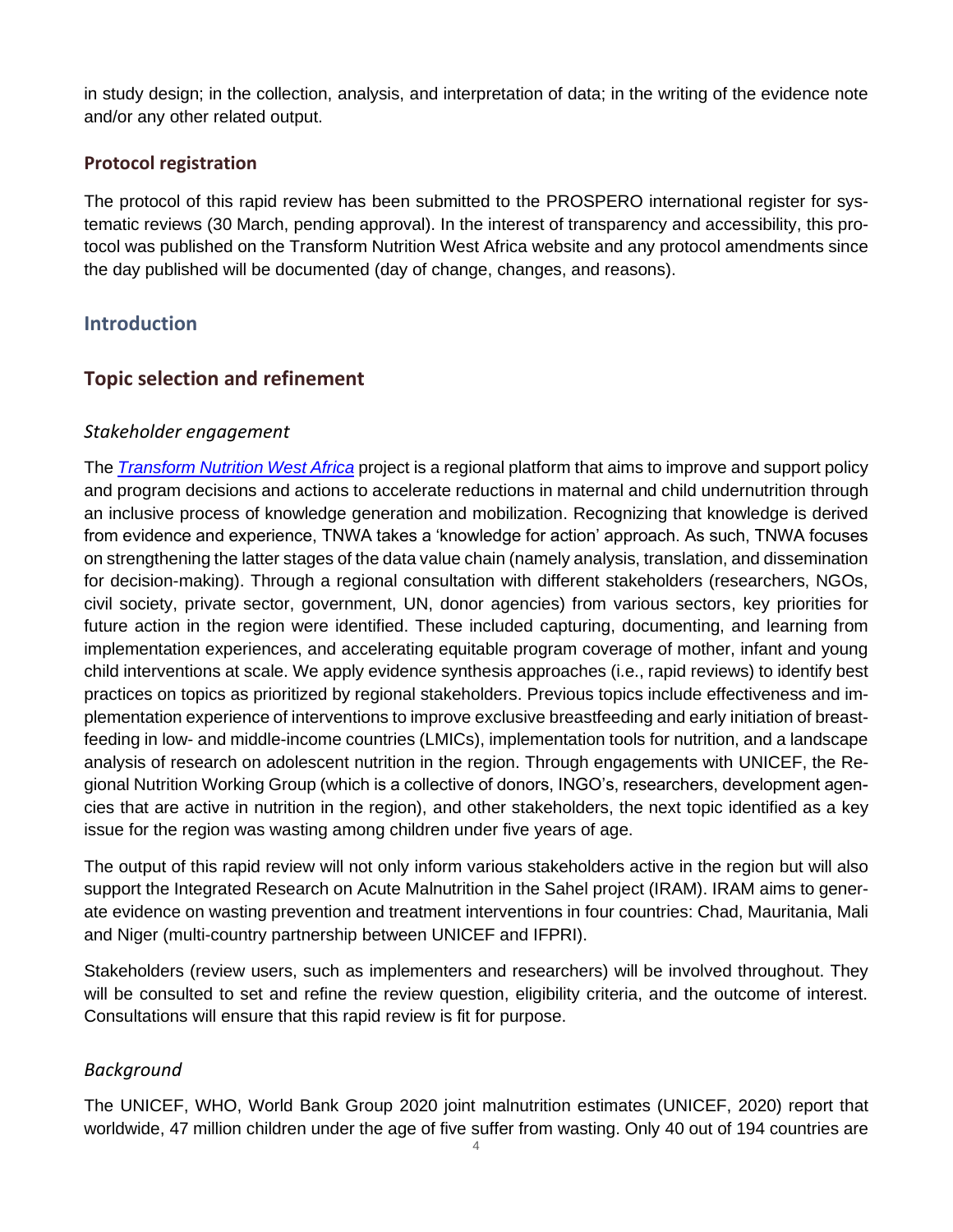on course to achieve the World Health Assembly 2025 target of maintaining levels of wasting below 5.0 percent (Development Initiatives, 2020). Wasted children often present a weak immune response to infection, are more susceptible to developmental delays, and have an increased risk of death, especially in the severe form of wasting (McDonald et al., 2013). Wasting accounts for 4.7% of all deaths in children under 5 years of age. Severely wasted children are, on average, 11 times more likely to die than their healthy counterparts (McDonald et al., 2013). Among the 47 million wasted children, 92% live in LMICs. On average, in West African countries, 7.5% of children under five years of age are wasted, with the highest prevalence found in Niger (14.1%), Mauritania (11.5%), Guinea (9.2%) and Mali (9.0%) (WHO/UNICEF/WB, 2020). Recent estimates suggest that by 2022 the COVID-19 pandemic could result in an additional 9.3 million wasted children globally which could result in an additional 168,000 child deaths and undo the progress achieved over the past years (Osendarp et al., 2021 – Preprint). Therefore. the prevention of wasting in children and making treatment accessible to all children suffering from wasting are key priority areas to act.

In April 2006, the WHO introduced new growth reference for 0-60 months old children, in replacement of the 1977 NCHS/WHO reference which was judged no longer adequate (WHO, 2006). In May 2009, the WHO and UNICEF recommended using the WHO growth standards to identify and manage severe wasting (WHO and UNICEF, 2009). This recommendation, however, was only made for children aged 6-60 months and neglected infants younger than 6 months old. In 2013, an update was made to this guideline with an extension to this age group, but the low quality of evidence in this specific population was highlighted as a barrier to develop more specific recommendations (WHO, 2013).

Evidence on prevention and treatment of wasting have been documented previously (ENN, 2018). Systematic reviews on prevention of wasting have studied the impact of food supplementation (Xu et al, 2019), breastfeeding promotion (Giugliani et al., 2015), cash transfer (Pega et al., 2015) and WASH (Gera et al., 2018). Treatment of wasting was also documented through the study of the efficacity of the therapeutic products (Gera et al., 2017) or the type of management of care: home-based (Schoonees et al., 2019) or inpatient (Wagnew et al., 2019). Other aspects in the management of wasting such as the screening and the referral of under five children have been poorly documented (Becquey et al., 2020 and Huybregts et al., 2020, Bliss et al., 2018). Furthermore, previous exercises with stakeholders highlighted key gaps in the following: "understanding of the aetiology of wasting, including kwashiorkor/nutritional oedema; the relationship/overlap between stunting and wasting; differences relating to age and geography; the role of pre-conception interventions; the relationship between maternal nutrition and health status and child nutrition status; the extent to which wasting in infants under six months of age reflects nonnutritional factors (e.g. low birth weight [LBW]); and mechanisms behind relapse after successful treatment of wasting." (ENN, 2018). In 2018, only an estimated 10 million children with wasting received treatment (WHO et al, 2019). To meet these challenges and improve the health and survival of newborns and U5 children, a continuum of care for acute malnutrition was introduced. This means that "any child receives appropriate, timely care to enable full recovery wherever they present along the spectrum of acute malnutrition" (Shoham et al., 2019).

We will perform a systematic mapping review which aims to give an appreciation of both the quantity and effectiveness of existing interventions and programmes on wasting while identifying research gaps in the management of wasting. This will be applied to LMICs and can be used as a guide for future programming decisions and guidelines.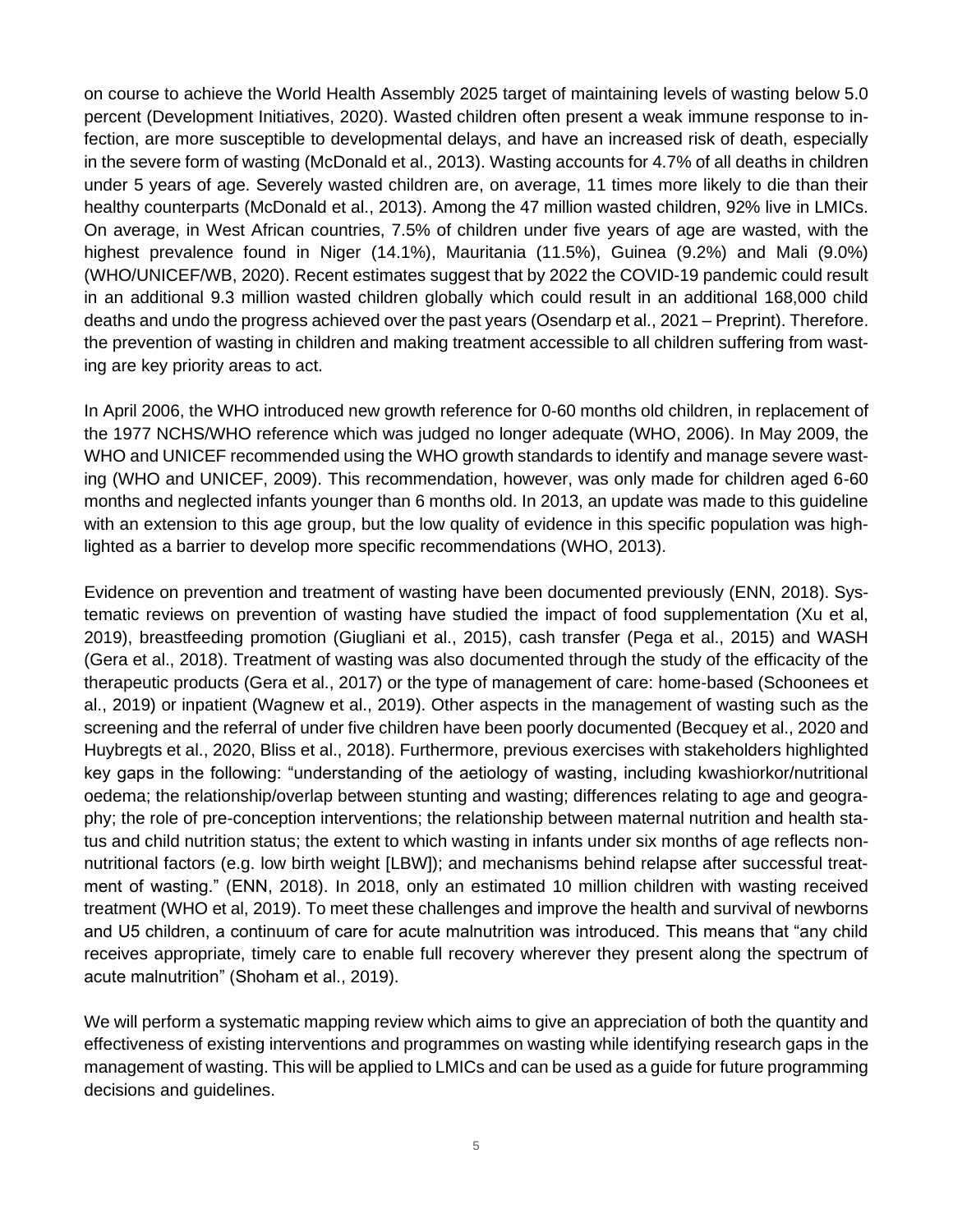# **Methodology**

### **Review question**

To give an overview, catalogue, and identify gaps in the body of evidence on wasting programs designed to reduce wasting among children under five (U5) in LMICs.

More specifically we will:

- Map and document existing evidence on interventions and programs along the wasting continuum of care;
- Summarize the reported effectiveness of types of interventions;
- Identify gaps in existing evidence relative to different age groups (children under 6 months) and contexts (humanitarian crisis).

### **Review typology**

Rapid reviews are an approach to synthesize evidence to inform decision-makers. The guidance by the Cochrane Rapid Reviews Methods Group to conduct rapid reviews (Garritty et al., 2021) will be followed. The guidelines of the Preferred Reporting Items for Systematic Reviews and Meta-Analyses (PRISMA) for reporting (Moher 2009) and protocol development (PRISMA-P; Moher et al., 2015) will be followed. This rapid review will be informed by a systematic mapping review approach to identify systematic reviews along the wasting continuum of care (James et al., 2016; Clapton et al., 2009), and an umbrella review methodology (Aromataris et al., 2015).

### **Review concepts**

### *Conceptual Framework for the Wasting Continuum of Care*

Several frameworks, definitions, and theories exist that describe the various dimensions related to the wasting continuum of care (Begun, 2019, Mrazek and Haggerty, 1994, Kerber et al., 2007, UNICEF, 2020, Wollum et al., 2018, Shoham et al., 2019). To guide the search for and mapping of evidence in this review, we will use a framework for the Wasting Continuum of Care that was built on this literature (Becquey et al., 2020 and Huybregts et al., 2020) (**Figure 1**). This framework includes the following three dimensions: *i)* the appropriate, timely care offered to prevent, treat, and manage malnutrition to enable full recovery; *ii*) the level of care: from household and community care to outpatient and outreach services, hospitals and health facilities, with appropriate referral and follow-up across levels (Kerber *et al.,* 2007); and *iii)* across multiple systems: food, health, water, hygiene and sanitation, and social protection (UNICEF, 2020). The use of this framework allows for the categorization of an array of interventions and programmes along the wasting continuum of care i.e., prevention and screening, treatment, and longterm management and disease control. The framework is relevant for all populations, including those affected by humanitarian crises, the rural and urban poor and other marginalized groups, as well as specific demographic groups.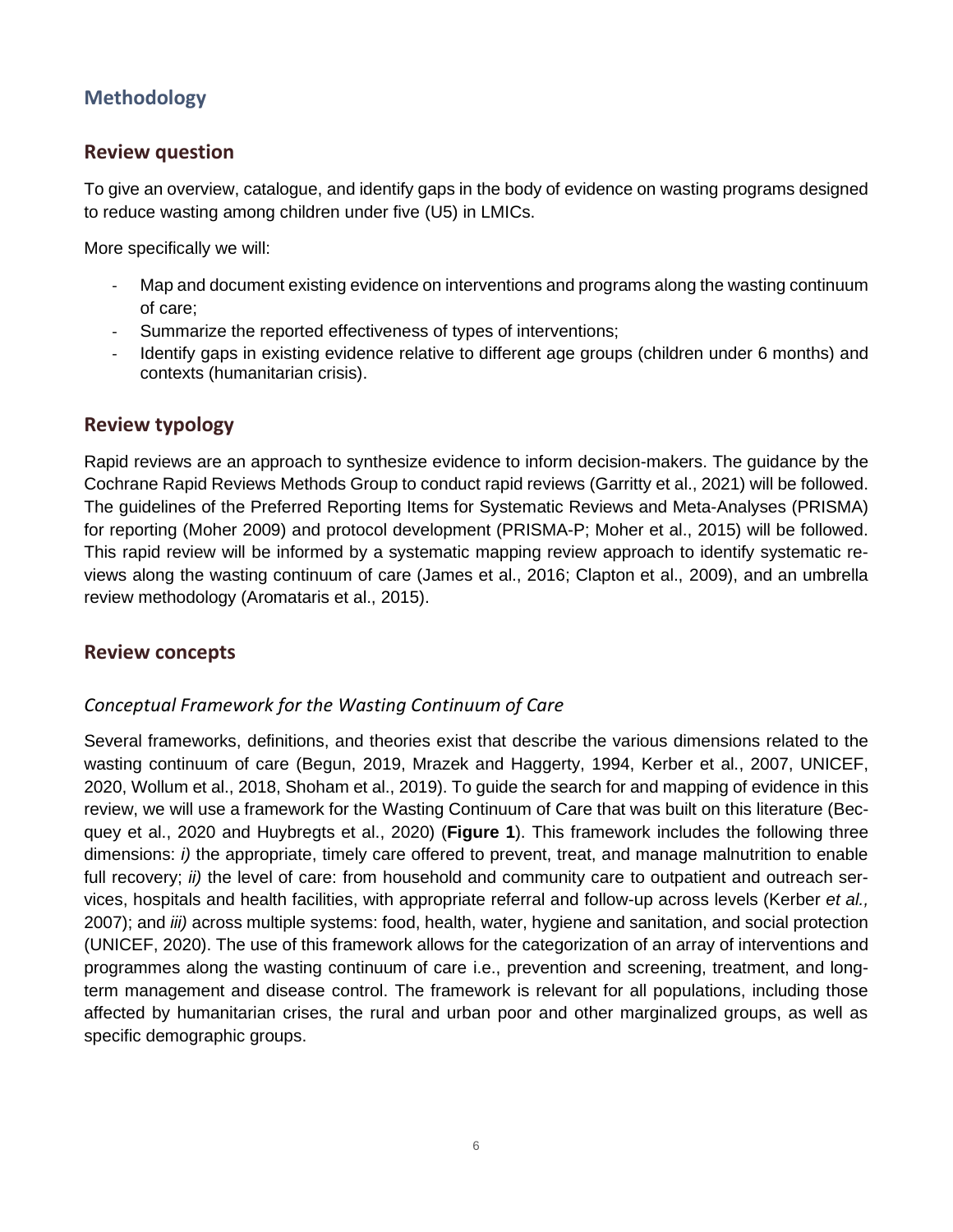



| Facility/first line<br>Community<br>Household<br>Caregiver<br>Child   | of care<br>evels |         | <b>Prevention &amp;</b><br>screening                                       | <b>Treatment</b>                                                                                                                                                                                                                                                                                                                                                                                                                                                                                                                                                                                               | Long-term<br>management<br>& disease<br>control | Muttipe 5.     | Fo<br><b>WAS</b> |
|-----------------------------------------------------------------------|------------------|---------|----------------------------------------------------------------------------|----------------------------------------------------------------------------------------------------------------------------------------------------------------------------------------------------------------------------------------------------------------------------------------------------------------------------------------------------------------------------------------------------------------------------------------------------------------------------------------------------------------------------------------------------------------------------------------------------------------|-------------------------------------------------|----------------|------------------|
|                                                                       |                  |         |                                                                            | Spectrum of child wasting                                                                                                                                                                                                                                                                                                                                                                                                                                                                                                                                                                                      |                                                 |                | Social pro       |
|                                                                       |                  | Healthy | At risk                                                                    | Moderate and severe wasting<br>Figure 1: Conceptual Framework for the Wasting Continuum of Care<br>The table below describes the outcomes expected along the wasting continuum of care.                                                                                                                                                                                                                                                                                                                                                                                                                        | Post-recovery                                   |                |                  |
| <b>Wasting continuum of</b><br>care                                   |                  |         |                                                                            |                                                                                                                                                                                                                                                                                                                                                                                                                                                                                                                                                                                                                |                                                 | <b>Outcome</b> |                  |
| <b>Prevention and screening</b>                                       |                  |         | universal/selective/indi-<br>cated                                         | Prevention<br>Screening                                                                                                                                                                                                                                                                                                                                                                                                                                                                                                                                                                                        | wasting incidence                               |                |                  |
| <b>Treatment</b>                                                      |                  |         | Treatment pathway<br>(identification)                                      | Diagnosis                                                                                                                                                                                                                                                                                                                                                                                                                                                                                                                                                                                                      | identification of cases                         |                |                  |
|                                                                       |                  |         | Treatment pathway<br>(referral)                                            | referral, follow-up on referral<br>(caregiver seeks for treat-<br>ment), follow-up on no show<br>(health staff follow on referred<br>children who did not follow<br>up), program enrollment                                                                                                                                                                                                                                                                                                                                                                                                                    | referral of cases                               |                |                  |
|                                                                       |                  |         | Treatment pathway<br>(treatment)                                           | Treatment initiation, compli-<br>ance, completion, recovery,<br>default                                                                                                                                                                                                                                                                                                                                                                                                                                                                                                                                        | treatment of cases                              |                |                  |
| <b>Management</b>                                                     |                  |         | Prevention of relapse                                                      | Reduction in relapse<br>Rehabilitation                                                                                                                                                                                                                                                                                                                                                                                                                                                                                                                                                                         | relapse incidence                               |                |                  |
| <b>Relevant definitions</b>                                           |                  |         |                                                                            | The WHO defines wasting as low weight-for-height (weight for height < -2 standard deviation from<br>median of the WHO Child Growth Standards) a Mid-Upper Arm-Circumference <125 mm, as well<br>lateral pitting edema among children under 5 years of age <sup>1</sup> . It often indicates recent and severe w<br>loss, although it can also persist for a long time. It usually occurs when a person has had acute fo<br>shortage (inadequate quality and quantity), and/or they have had frequent or prolonged illnesses. <sup>2</sup><br>term "acute malnutrition" is often used as a synonym for wasting. |                                                 |                |                  |
| <sup>2</sup> https://www.who.int/health-topics/malnutrition#tab=tab_1 |                  |         | 1 https://www.who.int/data/gho/indicator-metadata-registry/imr-details/302 |                                                                                                                                                                                                                                                                                                                                                                                                                                                                                                                                                                                                                |                                                 |                |                  |

### *Relevant definitions*

The WHO defines wasting as low weight-for-height (weight for height < -2 standard deviation from the median of the WHO Child Growth Standards) a Mid-Upper Arm-Circumference <125 mm, as well a bilateral pitting edema among children under 5 years of age<sup>1</sup>. It often indicates recent and severe weight loss, although it can also persist for a long time. It usually occurs when a person has had acute food shortage (inadequate quality and quantity), and/or they have had frequent or prolonged illnesses.<sup>2</sup> The term "acute malnutrition" is often used as a synonym for wasting.

<sup>1</sup> <https://www.who.int/data/gho/indicator-metadata-registry/imr-details/302>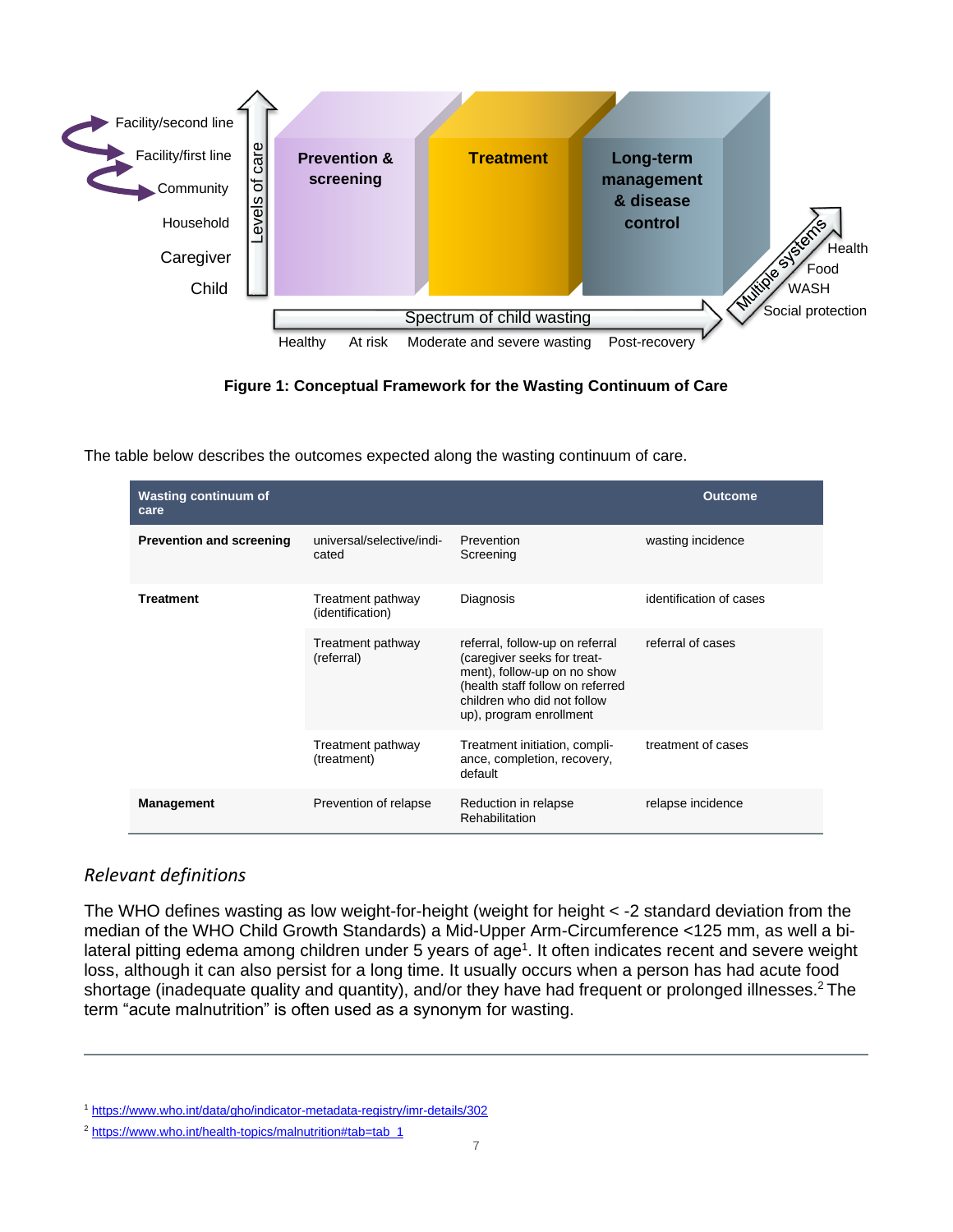#### **Box 1**: **Definitions and scope adopted for this rapid review**

#### **The Wasting Continuum of Care**

The wasting continuum of care includes appropriate, timely care offered to prevent, screen, treat, and manage malnutrition to enable full recovery; from household and community care to outpatient and outreach services, hospitals and health facilities, with appropriate referral and follow-up across levels; and across multiple systems: food, health, water, hygiene and sanitation, and social protection.

#### **Defining acute malnutrition in children aged 0–59 months**

| Acute Malnutrition (moderate and severe)                              | <b>Severe Acute Malnutrition (SAM)</b>                                |
|-----------------------------------------------------------------------|-----------------------------------------------------------------------|
| Weight-for-height <- 2 SD of the WHO Child Growth<br>Standards median | Weight-for-height <- 3 SD of the WHO Child Growth Standards<br>median |
| MUAC $\lt$ 125mm                                                      | MUAC $\lt$ 115mm                                                      |
| Bilateral oedema (kwashiorkor)                                        | Bilateral oedema (kwashiorkor)                                        |

*Source: WHO and UNICEF (2009). WHO child growth standards and the identification of severe acute malnutrition in infants and children: A joint statement. Geneva/New York: WHO/UNICEF.*

#### **Definitions related to the continuum of care**

| <b>Recovery rate</b>        | The proportion of children U5 enrolled in a treatment program who are cured through treatment over      |
|-----------------------------|---------------------------------------------------------------------------------------------------------|
|                             | a pre-defined period of time                                                                            |
| Non-response rate           | The proportion of children U5 enrolled in a treatment program who are not cured through treatment       |
|                             | over a pre-defined period of time                                                                       |
| <b>Adherence/Compli-</b>    | The extent to which the patient follows prescribed treatment such as keeping appointments and           |
| ance                        | schedules and medication adherence for desired therapeutic outcome (Medical Subject Headings            |
|                             | (MeSH) of the US National Library of Medicine). Medical sources however highlight a difference          |
|                             | between adherence and compliance. Adherence is an active choice of patients to follow through           |
|                             | with the prescribed treatment while taking responsibility for their own well-being (Thatipelli et al.,  |
|                             | 2016). Compliance is a passive behavior in which a patient is following a list of instructions from the |
|                             | doctor (Aronson, 2007)                                                                                  |
| Default rate                | The proportion of children U5 enrolled in a treatment program who default from (do not complete)        |
|                             | treatment over a pre-defined period of time                                                             |
| <b>Relapse rate</b>         | The proportion of children U5 cured by a treatment program who develop a new episode of wasting         |
|                             | after recovery and discharge over a pre-defined period of time                                          |
| Time to recover             | Length of time between admission in a treatment program and recovery.                                   |
| <b>Universal prevention</b> | Type of prevention that refers to interventions delivered to the general population without differenti- |
|                             | ating between persons at different risk levels (Begun, 2019 and Mrazek and Haggerty, 1994)              |
| <b>Selective prevention</b> | This type of prevention is more targeted than universal, and these interventions would be directed      |
|                             | towards populations identified as having a potential somewhat greater than the general population       |
|                             | for developing the focal problem (Begun, 2019 and Mrazek and Haggerty, 1994)                            |
| Indicated prevention        | This type of prevention is even more targeted, delivered to populations/groups of individuals exhib-    |
|                             | iting/expressing warning signs foreshadowing development of the focal problem (Begun, 2019 and          |
|                             | Mrazek and Haggerty, 1994)                                                                              |

*Abbreviations: MUAC, mid-upper arm circumference; SD, standard deviation; WHO, World Health Organization.*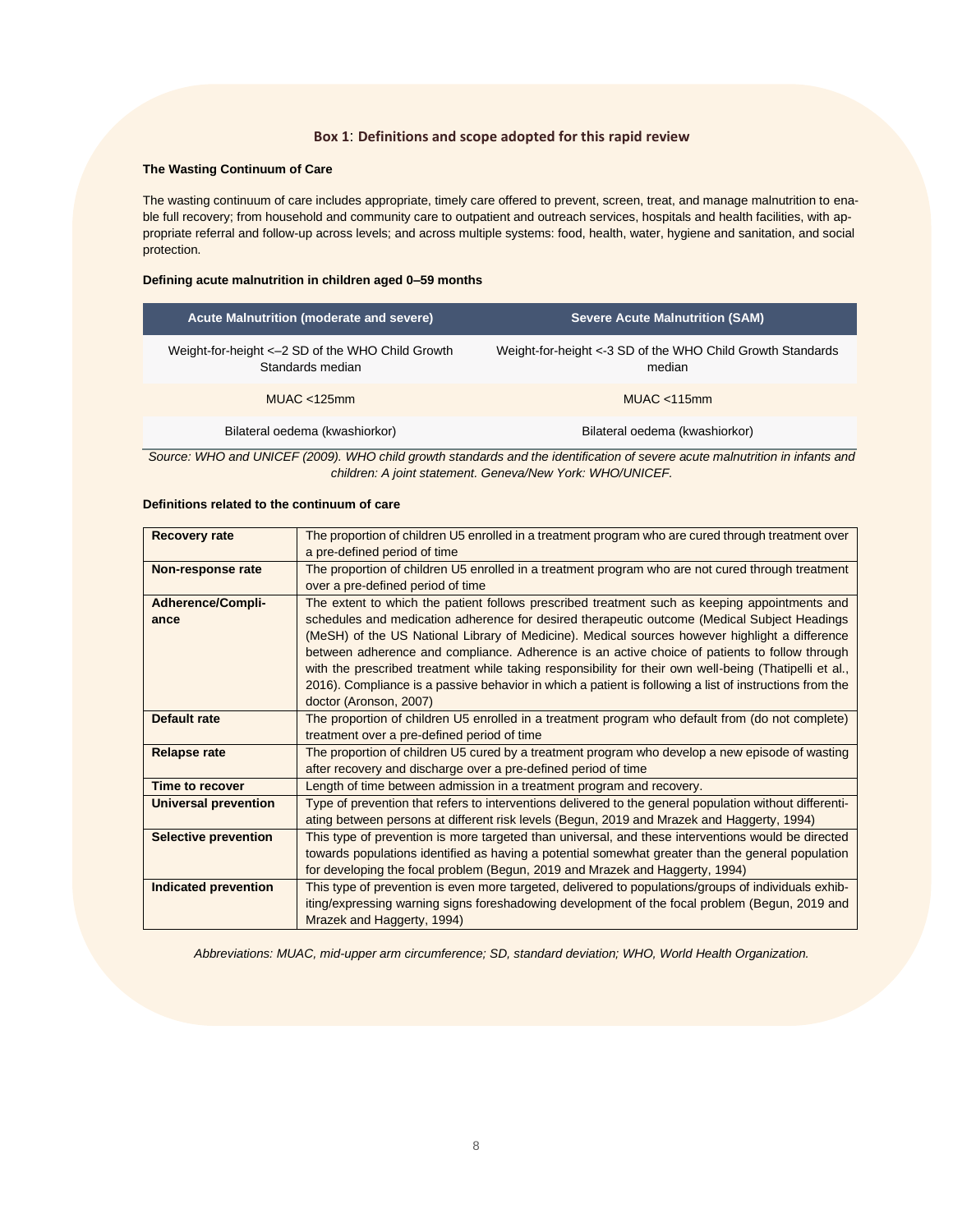# **Research question framework**

### *PICOS framework*

| P                                                                                                                                                                                     |                                                                                                                                                                                                   | C                                                                                                                         | $\bigcap$                                                                                                                                                                                                                                                                                                                                                                                                                                                                    | S                                                                     |
|---------------------------------------------------------------------------------------------------------------------------------------------------------------------------------------|---------------------------------------------------------------------------------------------------------------------------------------------------------------------------------------------------|---------------------------------------------------------------------------------------------------------------------------|------------------------------------------------------------------------------------------------------------------------------------------------------------------------------------------------------------------------------------------------------------------------------------------------------------------------------------------------------------------------------------------------------------------------------------------------------------------------------|-----------------------------------------------------------------------|
| <b>Population/Partici-</b><br>pants                                                                                                                                                   | <b>Intervention/Expo-</b><br>sure                                                                                                                                                                 | <b>Comparison/ Control</b>                                                                                                | Outcome                                                                                                                                                                                                                                                                                                                                                                                                                                                                      | Study design                                                          |
| Studies that include<br>mothers and/children<br>under 60 months of<br>age and/or<br>health care workers,<br>fathers, family mem-<br>bers as primary or sec-<br>ondary target audience | Studies that report any<br>intervention/program<br>including prevention,<br>identification, screen-<br>ing, referral, treatment<br>and/or prevention of re-<br>lapse of wasting as ob-<br>jective | Studies that report any<br>intervention compared<br>to an alternative, or in-<br>tervention with no com-<br>parison group | Studies that report any<br>of the following out-<br>comes:<br>1. Wasting incidence<br>(WHZ, MUAC, bilateral<br>oedema)<br>2. Wasting identification<br>(coverage of screen-<br>ing, screening strate-<br>gies)<br>3. Wasting referral (cov-<br>erage of referral)<br>4. Wasting treatment<br>(initiation, recovery<br>rate, default rate, com-<br>pletion, compliance)<br>5. Wasting relapse<br>((WHZ, MUAC, bilat-<br>eral oedema)<br>6. case fatality rates<br>(mortality) | Systematic reviews<br>(SR) of primary studies<br>with an intervention |

### **Eligibility criteria**

The inclusion criteria will operationalize the PICOS framework and assumptions made within the continuum of care framework. They will be piloted on four included systematic reviews and refined accordingly. Piloting will ensure that the reviews arising from the search will match the topic and expectations of the review team, and that those who will be screening share the same understanding of the criteria. A reflection on the criteria will take place, logs will be kept of decisions made, guidance will be recorded, and criteria amended if necessary.

| Study (PICOS) and report<br>characteristics | <b>Inclusion criteria</b>                                                                                                                                                                                           | <b>Exclusion criteria</b>                                                                                                        |
|---------------------------------------------|---------------------------------------------------------------------------------------------------------------------------------------------------------------------------------------------------------------------|----------------------------------------------------------------------------------------------------------------------------------|
| <b>Participants</b>                         | Mothers (incl. pregnant/lactating) and/or children<br>under 5 years of age<br>AND/OR<br>Health care workers, fathers, family members<br>$\qquad \qquad \blacksquare$                                                | SR that include studies on disease specific<br>populations among mothers or children<br>(e.g. HIV mothers or children)           |
| <b>Intervention</b>                         | SR must report on any study evaluating interventions<br>to improve wasting outcomes                                                                                                                                 | SR that reports on studies that do not have<br>a nutrition relevant objective. We will in-<br>clude clinical treatment programs. |
| Comparison                                  | SR must report on any study that aims to improve<br>wasting outcomes through an intervention (with or<br>without control group)                                                                                     |                                                                                                                                  |
| Outcome                                     | The SR needs to be reporting on any study that in-<br>cludes at least one of the following four outcomes as<br>primary or secondary outcome:<br>Wasting incidence (WHZ, MUAC, bilateral<br>$\overline{\phantom{a}}$ |                                                                                                                                  |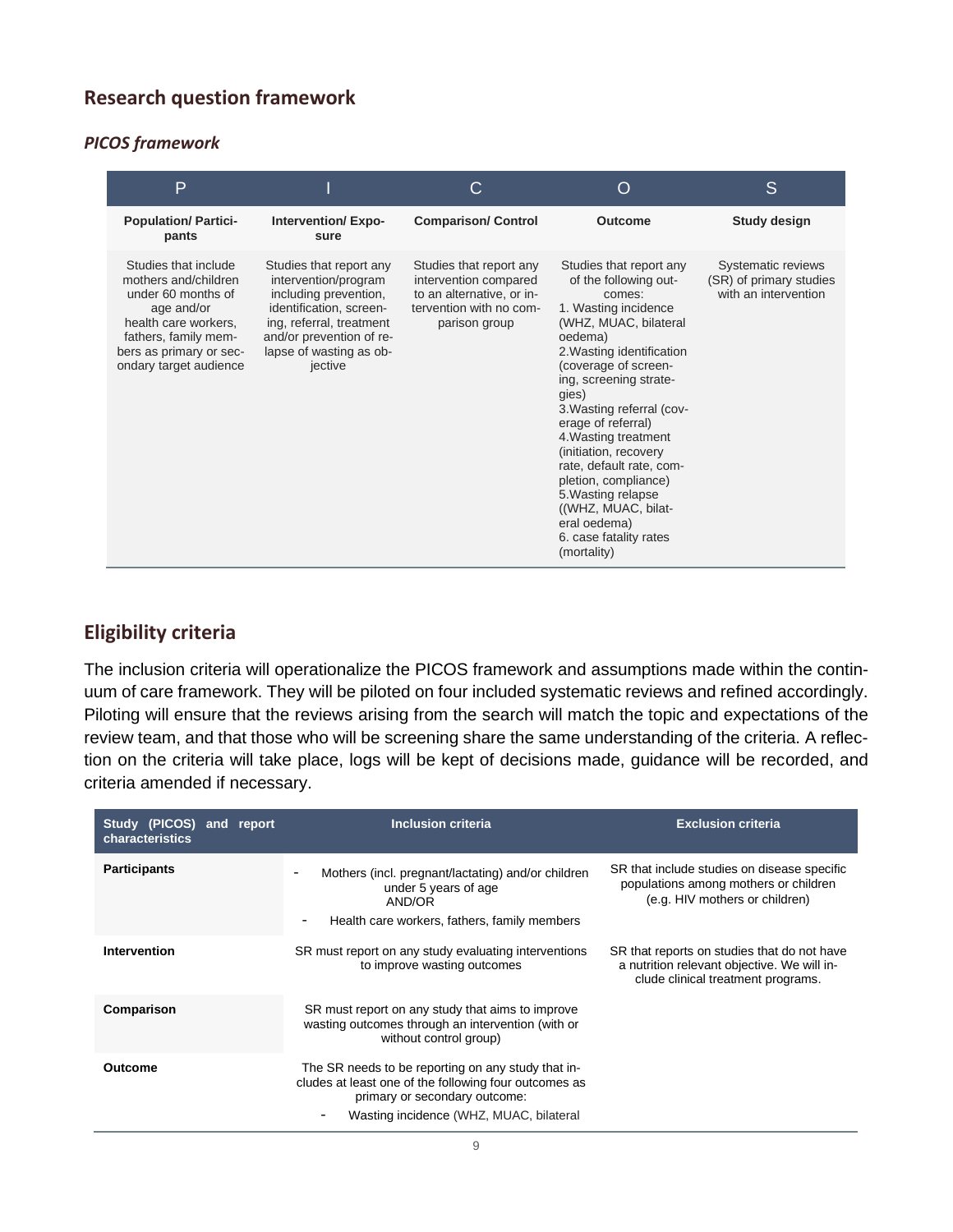| Study (PICOS) and report<br>characteristics | <b>Inclusion criteria</b>                                                                                                                                                                                                                                                                                       |                                                                                                                                                                            |
|---------------------------------------------|-----------------------------------------------------------------------------------------------------------------------------------------------------------------------------------------------------------------------------------------------------------------------------------------------------------------|----------------------------------------------------------------------------------------------------------------------------------------------------------------------------|
|                                             | oedema)<br>Wasting identification (coverage of screen-<br>ing)<br>Wasting referral (coverage of referral)<br>Wasting treatment (initiation, recovery rate,<br>$\qquad \qquad -$<br>default rate, completion, compliance<br>Wasting relapse incidence<br>Case fatality rate (mortality rate, low death<br>rates) |                                                                                                                                                                            |
| Setting                                     | SR that includes primary studies based in LMICs<br>We will include any settings (emergency, humanitary<br>crisis, etc.) in LMICs                                                                                                                                                                                | SR that includes a study based<br>in HIC context (we assume we<br>will not retrieve any study in HIC)<br>Exclusion of SRs that do not de-<br>scribe primary study settings |
| Time frame of SR publication                | Start 2006-2020<br>Because of the different definitions and classification<br>criteria that have been used to identify children with<br>acute malnutrition only reviews published after 2006<br>will be included. There is not time restriction on the<br>primary studies.                                      | SR will be excluded if they do not use the<br>WHO 2006 Growth Standards to report<br>results                                                                               |
| Language                                    | English, French                                                                                                                                                                                                                                                                                                 | Note: Portuguese, Spanish not included be-<br>cause RR language limitation                                                                                                 |
| <b>Study Type</b>                           | Systematic reviews of primary studies with an inter-<br>vention that includes randomized controlled trials.<br>controlled trials, case-controls, quasi-experimental<br>design, observational studies, panel, cross-sectional                                                                                    | Any other design study                                                                                                                                                     |

### **Search Methods**

We will search for systematic reviews in the following electronic databases:

- MEDLINE (biomedical/epidemiological) (PubMed [http://www.ncbi.nlm.nih.gov/pubmed\),](http://www.ncbi.nlm.nih.gov/pubmed)
- Cochrane database (medicine/healthcare) [\(https://www.cochranelibrary.com/\)](https://www.cochranelibrary.com/)
- PROSPERO (SR registration) (https://www.crd.york.ac.uk/prospero/)

These databases were selected given their well-established relevance to health and inclusion of systematic reviews.

The initial search string will be developed in MEDLINE by combining the following items of the PICOS model: Population, Intervention, Outcome and Setting (**see Annex 1**). The search string will include both Medical Subject Headings and keywords for the different stages of the Continuum of Care framework. A scoping search will be done to identify appropriate search terms. We will adapt the final search string to the Cochrane database. We will search the PROSPERO register to identify SR on wasting. An information specialist (AB) will be involved in the development and review of the search syntax in MEDLINE and the Cochrane database.

We will scan reference lists of included systematic reviews after screening of abstracts and full texts.

### **Quality assurance**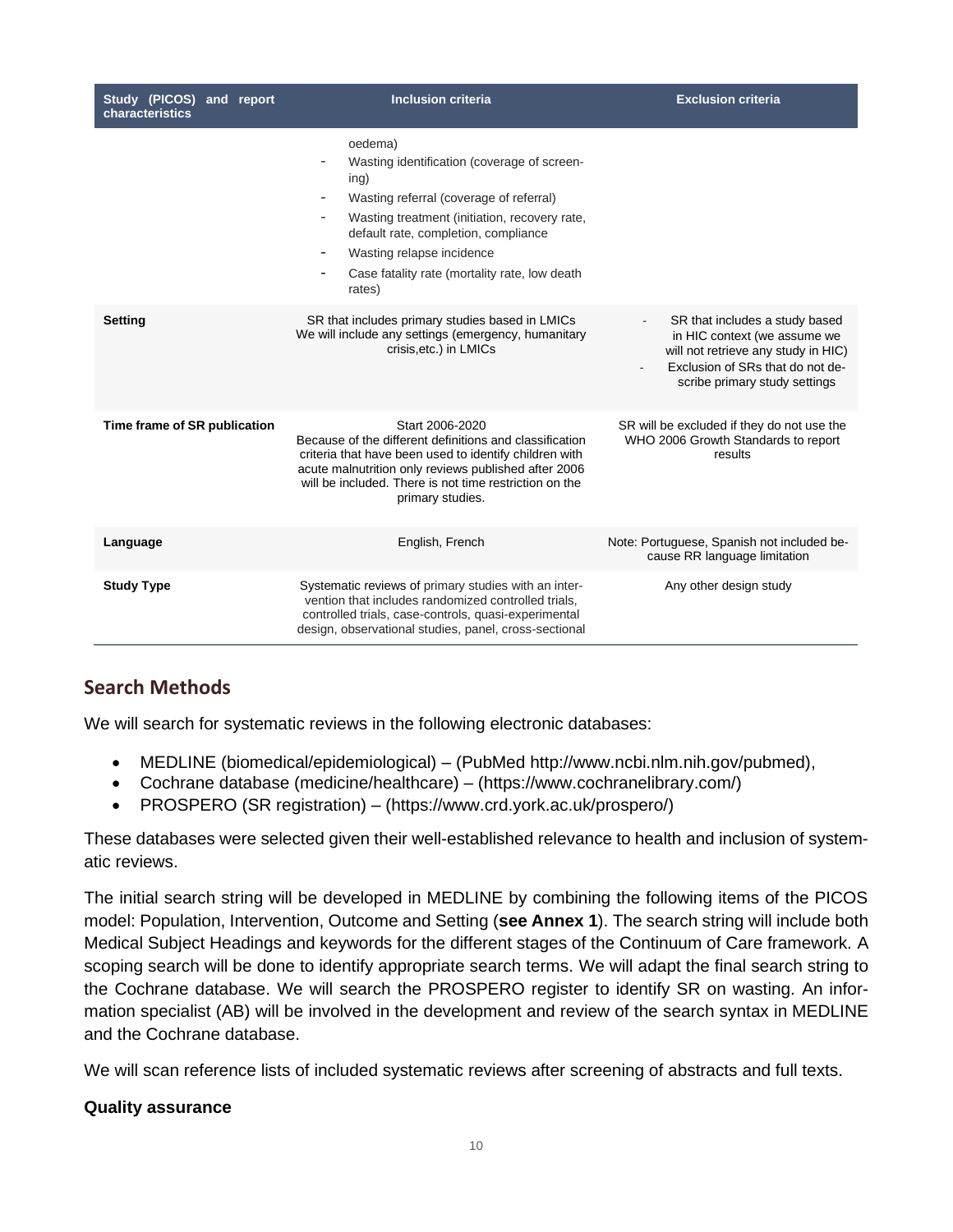To assure quality throughout the mapping review, we will document systematically procedures and decisions around e.g., in/exclusion criteria, search strategies to ensure consistency and transparency in decision-making.

## **Screening and study selection**

The results of this search will be exported in Excel. A standardized form for title and abstract, and full text screening will be developed, pilot tested and calibrated. MT and DD will dual screen 20% of titles and abstracts and full text for relevance against the inclusion/exclusion criteria. Inconsistencies will be checked by a third member (RV) of the team to assure quality, and to resolve conflicts. If there is any doubt, the reference will be retained for full text screening. One reviewer will screen remaining abstracts and titles and full text; a second reviewer will screen all excluded abstracts and titles and full texts articles. A flow chart will provide details of selection of references at different stages, and records will be kept of why studies were excluded at title/abstract or full text screening.

### **Data extraction**

Coding and data extraction will seek to position each retained study within the three-dimensional conceptual framework, according to the spectrum of malnutrition (prevention, diagnosis, referral, treatment, relapse prevention), the system (WASH, food, health, social protection) and the level of care (mother, household, community, advanced strategy, health center) to which it corresponds. Data extraction will occur at full text level by one reviewer; a second reviewer will be used to check for correctness and completeness of extracted data. We will develop a data extraction template that will translate each item within the wasting continuum of care framework into one column in an Excel spread sheet. Additionally, we will extract data on general characteristics of the SR and other items that are map-specific (based on in/exclusion criteria); items will be discussed and evaluated with relevance to the review question by the review team. The data of interest to be extracted for each systematic review include: i) *general characteristics* including review objectives, nature of studies reviewed, the timeframe of the SR, population characteristics (the targeted population, the geographic setting); ii) *review findings* including the intervention descriptions, the outcomes measured and their impact, methods used to synthesize the evidence; and iii) *map-specific characteristics* including the spectrum of malnutrition, the system, and the level of care. The draft template can be found in **Annex 2.** This template will be pilot tested on 4 different retained SR before applying them to all included studies. A reflection on the template will take place, logs will be kept of decisions made, guidance will be recorded, and the template fine-tuned where necessary.

# **Quality appraisal**

The Measurement Tool to Assess Systematic Reviews (AMSTAR-2) (Shea *et al*, 2017) checklist will be applied by one reviewer to assess the quality of included systematic reviews at full text level. This checklist provides criteria for evaluating and determining overall quality of SR that synthesize evidence from RTCs and nonrandomized studies in healthcare interventions. Through 16 items, the tool will rate the overall confidence in the results of the review high, moderate, low or critically low.

# **Synthesis and Analysis**

The analysis will include: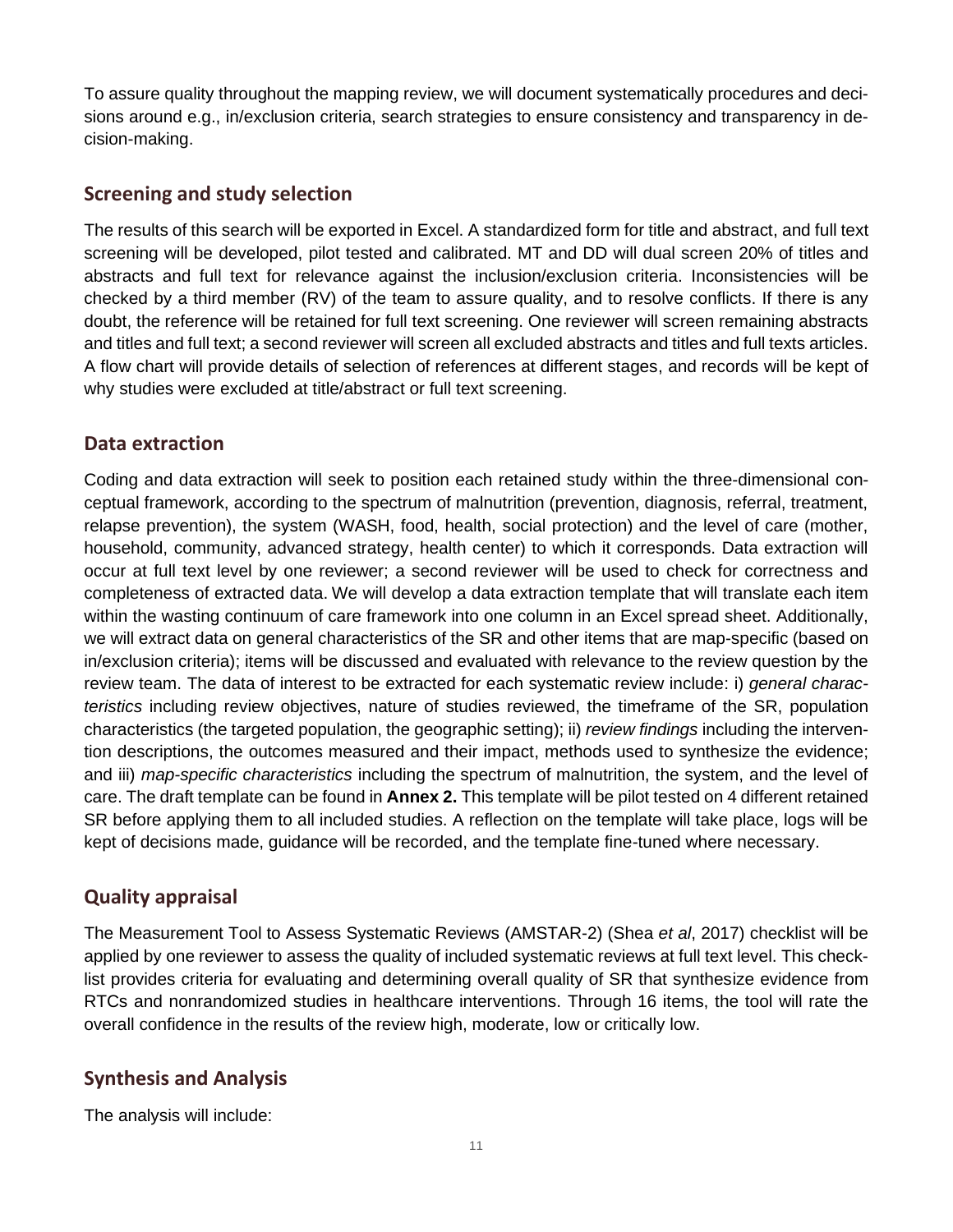- A systematic map that will catalogue the existing peer-reviewed literature on wasting programs in the low-and middle-income countries (LMICs). Firstly, we will analyze the general characteristics of the studies. Secondly, the general characteristics will be analyzed according to the three dimensions of the wasting conceptual framework (spectrum of malnutrition, level of care and systems). Finally, a narrative synthesis will identify evidence of what exists and gaps in evidence along the wasting continuum of care of wasting and the characteristics of the study (age group, context, etc.).
- A harvest plot that will describe at each level of the continuum if the intervention decreases, had no impact, or increases the outcome of interest. A harvest plot will be used to report the effectiveness of interventions. The [harvest plot](http://www.biomedcentral.com/1471-2288/8/8/) is an approach that synthesizes evidence about the differential effects of population-level interventions. It is a visual display, which assists synthesis and assimilation of findings, making best use of all available evidence as it allows to incorporate all relevant data. The method is easily adaptable to a variety of questions in evidence synthesis and particularly useful when it involves a broader type of research question relevant to policymakers (Ogilvie et al., 2008).

### **Plans for Dissemination**

Results of this analysis will be disseminated through an evidence note which will summarize the systematic reviews reporting on wasting in LMICs to identify evidence of what works and gaps in evidence along the continuum of care for wasting.

### **References**

Aromataris, E., Fernandez, R., Godfrey, C. M., Holly, C., Khalil, H., & Tungpunkom, P. (2015). Summarizing systematic reviews: methodological development, conduct and reporting of an umbrella review approach. JBI Evidence Implementation, 13(3), 132-140.

Aronson, J. K. (2007). Compliance, concordance, adherence.

Becquey, E., Huybregts, Touré, M., Diop, L., Zagre, R. & Diatta, A. D. (2020). Rapport de lancement du projet de recherche intégrée sur l'émaciation (IRAM) au Chad : Analyse du contexte et considérations pour formuler l'intervention. IFPRI : Washington DC.

Begun A. (2019) Chapter 2: Prevention and the Continuum of Care. In: Theories And Biological Basis Of Substance Misuse, Part 1.

Bliss, J., Lelijveld, N., Briend, A., Kerac, M., Manary, M., McGrath, M., ... & Mayberry, A. (2018). Use of mid-upper arm circumference by novel community platforms to detect, diagnose, and treat severe acute malnutrition in children: a systematic review. Global Health: Science and Practice, 6(3), 552-564.

Clapton, J., Rutter, D., & Sharif, N. (2009). SCIE Systematic mapping guidance. London: SCIE.

Rebecca Brown and Jose Luis Álvarez Morán (ENN consultants) (2018). The Current State of Evidence and Thinking on Wasting Prevention.

Gera, T., Pena-Rosas, J. P., Boy-Mena, E., & Sachdev, H. S. (2017). Lipid based nutrient supplements (LNS) for treatment of children (6 months to 59 months) with moderate acute malnutrition (MAM): A systematic review. PloS one, 12(9), e0182096.

Gera, T., Shah, D., & Sachdev, H. S. (2018). Impact of water, sanitation and hygiene interventions on growth, non-diarrheal morbidity and mortality in children residing in low-and middle-income countries: a systematic review. Indian pediatrics, 55(5), 381-393.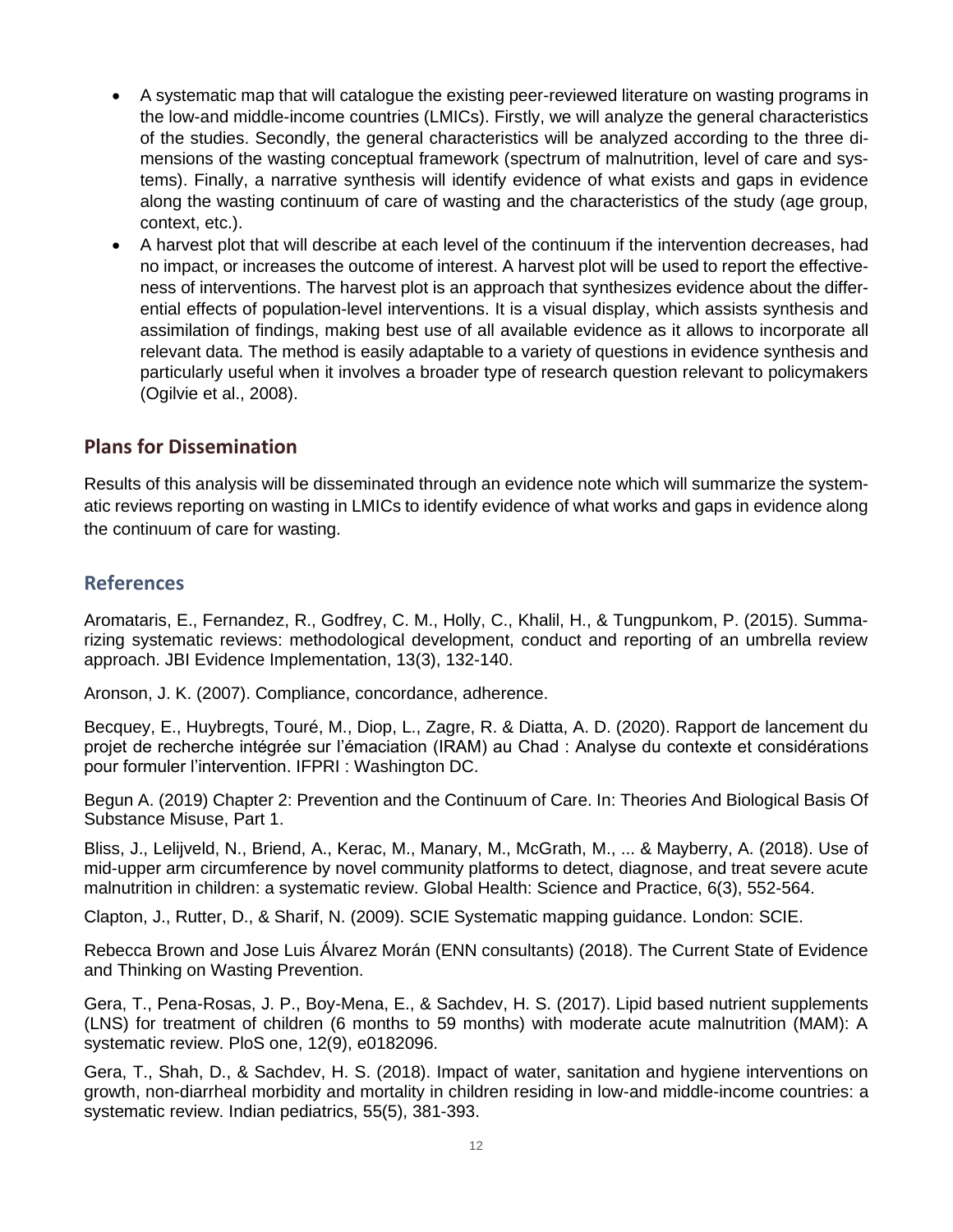Giugliani, E. R., Horta, B. L., Loret de Mola, C., Lisboa, B. O., & Victora, C. G. (2015). Effect of breastfeeding promotion interventions on child growth: a systematic review and meta‐analysis. Acta Paediatrica, 104, 20-29.

Huybregts, L., Becquey, E., Touré, M., Diop, L., Diatta, A. D. & Zagre, R. (2020). Rapport de lancement du projet de recherche intégrée sur l'émaciation (IRAM) au Mali : Analyse du contexte et considérations pour formuler l'intervention. IFPRI : Washington DC.

Kerber, K. J., de Graft-Johnson, J. E., Bhutta, Z. A., Okong, P., Starrs, A., & Lawn, J. E. (2007). Continuum of care for maternal, newborn, and child health: from slogan to service delivery. The Lancet, 370(9595), 1358-1369.

McDonald, C. M., Olofin, I., Flaxman, S., Fawzi, W. W., Spiegelman, D., Caulfield, L. E., ... & Nutrition Impact Model Study. (2013). The effect of multiple anthropometric deficits on child mortality: meta-analysis of individual data in 10 prospective studies from developing countries. The American journal of clinical nutrition, 97(4), 896-901.

Moher D, Liberati A, Tetzlaff J, Altman DG, The PRISMA Group (2009) Preferred Reporting Items for Systematic Reviews and Meta-Analyses: The PRISMA Statement. PLoS Med 6(7): e1000097.

Moher, D., Shamseer, L., Clarke, M., Ghersi, D., Liberati, A., Petticrew, M., Shekelle, P., Stewart, L. A., & PRISMA-P Group (2015). Preferred reporting items for systematic review and meta-analysis protocols (PRISMA-P) 2015 statement. Systematic reviews, 4(1), 1.

Institute of Medicine (US) Committee on Prevention of Mental Disorders, Mrazek, P. J., & Haggerty, R. J. (Eds.). (1994). Reducing Risks for Mental Disorders: Frontiers for Preventive Intervention Research. National Academies Press (US).

Ogilvie, D., Fayter, D., Petticrew, M., Sowden, A., Thomas, S., Whitehead, M., & Worthy, G. (2008). The harvest plot: a method for synthesising evidence about the differential effects of interventions. BMC medical research methodology, 8, 8.

Osendarp, S., Akuoku, J., Black, R., Headey, D., Ruel, M., Scott, N., ... & Heidkamp, R. (2020). The potential impacts of the COVID-19 crisis on maternal and child undernutrition in low and middle income countries.

Pega, F., Liu, S. Y., Walter, S., & Lhachimi, S. K. (2015). Unconditional cash transfers for assistance in humanitarian disasters: Effect on use of health services and health outcomes in low‐and middle‐income countries. Cochrane Database of Systematic Reviews, (9).

Schoonees, A., Lombard, M. J., Musekiwa, A., Nel, E., & Volmink, J. (2019). Ready‐to‐use therapeutic food (RUTF) for home‐based nutritional rehabilitation of severe acute malnutrition in children from six months to five years of age. Cochrane Database of Systematic Reviews, (5).

Shea, B. J., Reeves, B. C., Wells, G., Thuku, M., Hamel, C., Moran, J., ... & Henry, D. A. (2017). AMSTAR 2: a critical appraisal tool for systematic reviews that include randomised or non-randomised studies of healthcare interventions, or both. bmj, 358.

Shoham, J., & McGrath, M. (2019). Editorial perspective on the continuum of care for children with acute malnutrition. Field Exchange, 60, 2.

Thatipelli, S., Arun, A., Chung, P., Etemadi, M., Heller, J. A., Kwiat, D., ... & Roy, S. (2016). Review of Existing Brace Adherence Monitoring Methods to Assess Adherence. JPO: Journal of Prosthetics and Orthotics, 28(4), 126-135.

UK: Development Initiatives. 2020 Global Nutrition Report: Action on equity to end malnutrition. Bristol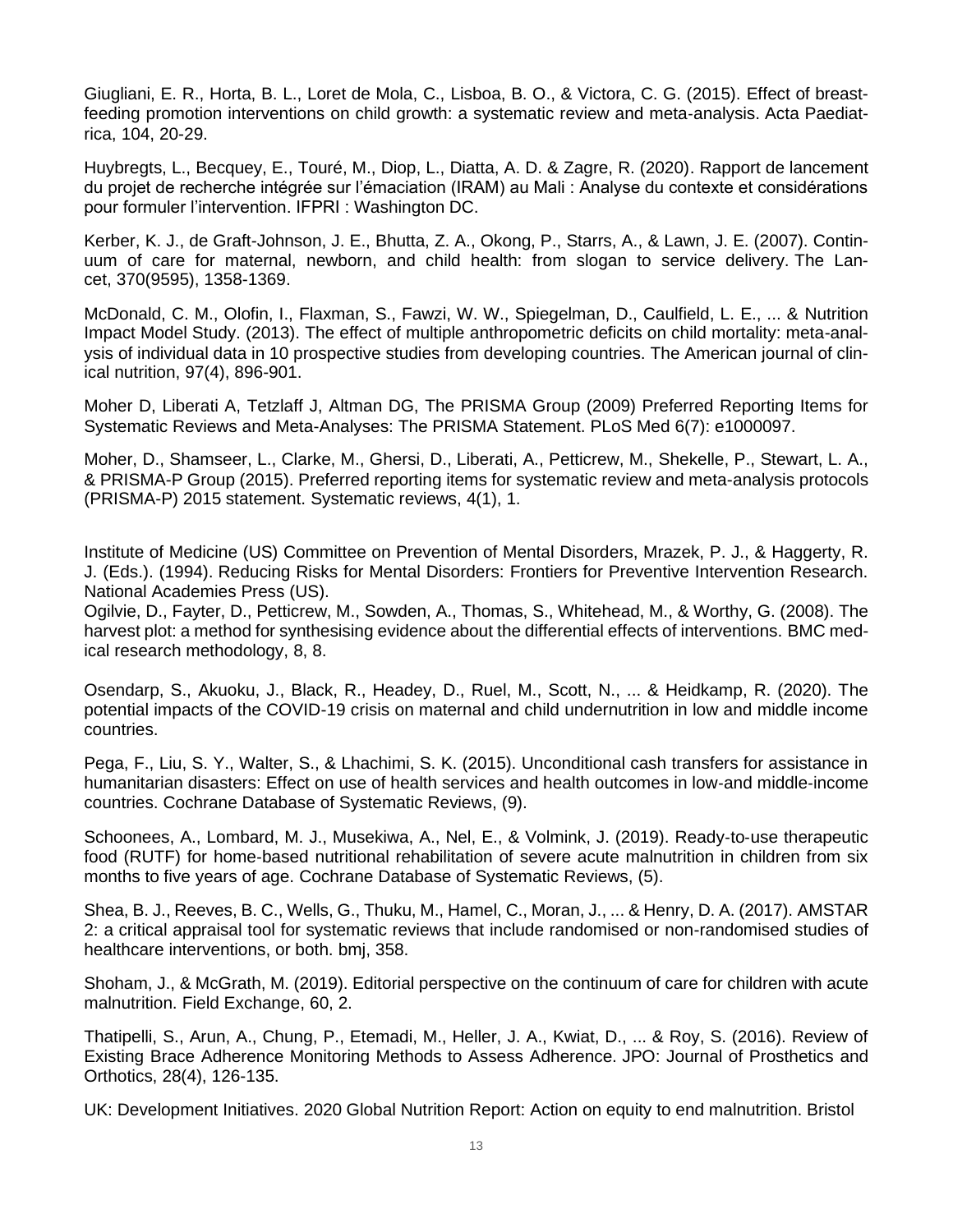UNICEF/WHO/World Bank Joint Child Malnutrition Estimates Expanded Database: Wasting, July 2020, New York

United Nations Children's Fund (UNICEF). (2020) Improving Young Children's Diets During the Complementary Feeding Period. UNICEF programming guidance. New York.

Wagnew, F., Dessie, G., Takele, W. W., Tadesse, A., Islam, S., Mulugeta, H., Haile, D., Negesse, A., & Abajobir, A. A. (2019). A meta-analysis of inpatient treatment outcomes of severe acute malnutrition and predictors of mortality among under-five children in Ethiopia. BMC public health, 19(1), 1175. https://doi.org/10.1186/s12889-019-7466-x

WHO and UNICEF (2009). WHO child growth standards and the identification of severe acute malnutrition in infants and children: A joint statement. Geneva/New York: WHO/UNICEF.

WHO et al (2019). Simplified approaches for treatment of wasting. An executive briefing from a technical consultation between WHO, UNICEF, UNHCR and WFP, Geneva 26-27 March, 2019.

WHO. Guideline: Updates on the management of severe acute malnutrition in infants and children. Geneva: World Health Organization; 2013.

Wollum, A., Gabert, R., McNellan, C. R., Daly, J. M., Reddy, P., Bhatt, P., Bryant, M., Colombara, D. V., Naidoo, P., Ngongo, B., Nyembezi, A., Petersen, Z., Phillips, B., Wilson, S., Gakidou, E., & Duber, H. C. (2018). Identifying gaps in the continuum of care for cardiovascular disease and diabetes in two communities in South Africa: Baseline findings from the HealthRise project. PloS one, 13(3), e0192603.

Xu, Jiao & Li, Yue & Huo, Junsheng & Sun, Jing & Huang, Jian. (2018). Supplementing fortified soybean powder reduced anemia in infants and young children aged 6–24 months. Nutrition Research. 63. 10.1016/j.nutres.2018.12.006.

### **Annexes**

| <b>Date</b>        | 25/02/2021                     | <b>Database</b>                                                                                                                                                                                                                                                                                                                                                                                                                                                                                        | <b>MEDLINE</b>                   | <b>Hits (Pub-</b><br>med) |
|--------------------|--------------------------------|--------------------------------------------------------------------------------------------------------------------------------------------------------------------------------------------------------------------------------------------------------------------------------------------------------------------------------------------------------------------------------------------------------------------------------------------------------------------------------------------------------|----------------------------------|---------------------------|
| Search $n^{\circ}$ | Syntax                         |                                                                                                                                                                                                                                                                                                                                                                                                                                                                                                        | <b>Notes</b>                     | #                         |
| #1                 | OR child, preschool [MeSH]     | baby OR babies OR girl OR boy OR girls OR boys OR "under 5<br>year" OR "under 5 years" OR "under five year" OR "under five<br>years" OR "under-five" OR "under-five" OR infant OR infant* OR<br>infancy OR neonat* OR newborn* OR enfant OR toddler OR tod-<br>dlers OR bébé OR pre-school OR preschool OR kindergarten                                                                                                                                                                                | U5 terms                         | 3,587,287                 |
| #2                 | trition Disorders"[MeSH Terms] | MAM OR "moderate acute malnutrition" OR SAM OR "severe<br>acute malnutrition" OR GAM OR "global acute malnutrition" OR<br>kwashiorkor OR undernutrition OR undernourish* OR malnour-<br>ish* OR "wasting"[All Fields] OR WAZ OR "weight for age" OR<br>WHZ OR "weight for height" OR "weight for length" OR under-<br>weight OR MUAC OR "middle-upper arm circumference" OR<br>edema OR emaciation OR marasmus OR marasme OR starva-<br>tion OR "Infant Nutrition Disorders"[MeSH Terms] OR "Child Nu- | <b>Wasting terms</b>             | 439,748                   |
| #3                 | <b>EPOC LMIC filter</b>        | LMIC Syntax for PubMed (see end of document) using the                                                                                                                                                                                                                                                                                                                                                                                                                                                 | <b>LMICs terms</b>               | 2,167,232                 |
| #4                 | #1 AND #2 AND #3               |                                                                                                                                                                                                                                                                                                                                                                                                                                                                                                        | U5 + wasting $+$<br><b>LMICs</b> | 24,506                    |
| #5                 |                                | Prevention OR "prevention and control"[sh]                                                                                                                                                                                                                                                                                                                                                                                                                                                             | <b>Prevention terms</b>          | 2,668,861                 |

### **Annex 1: Search syntax**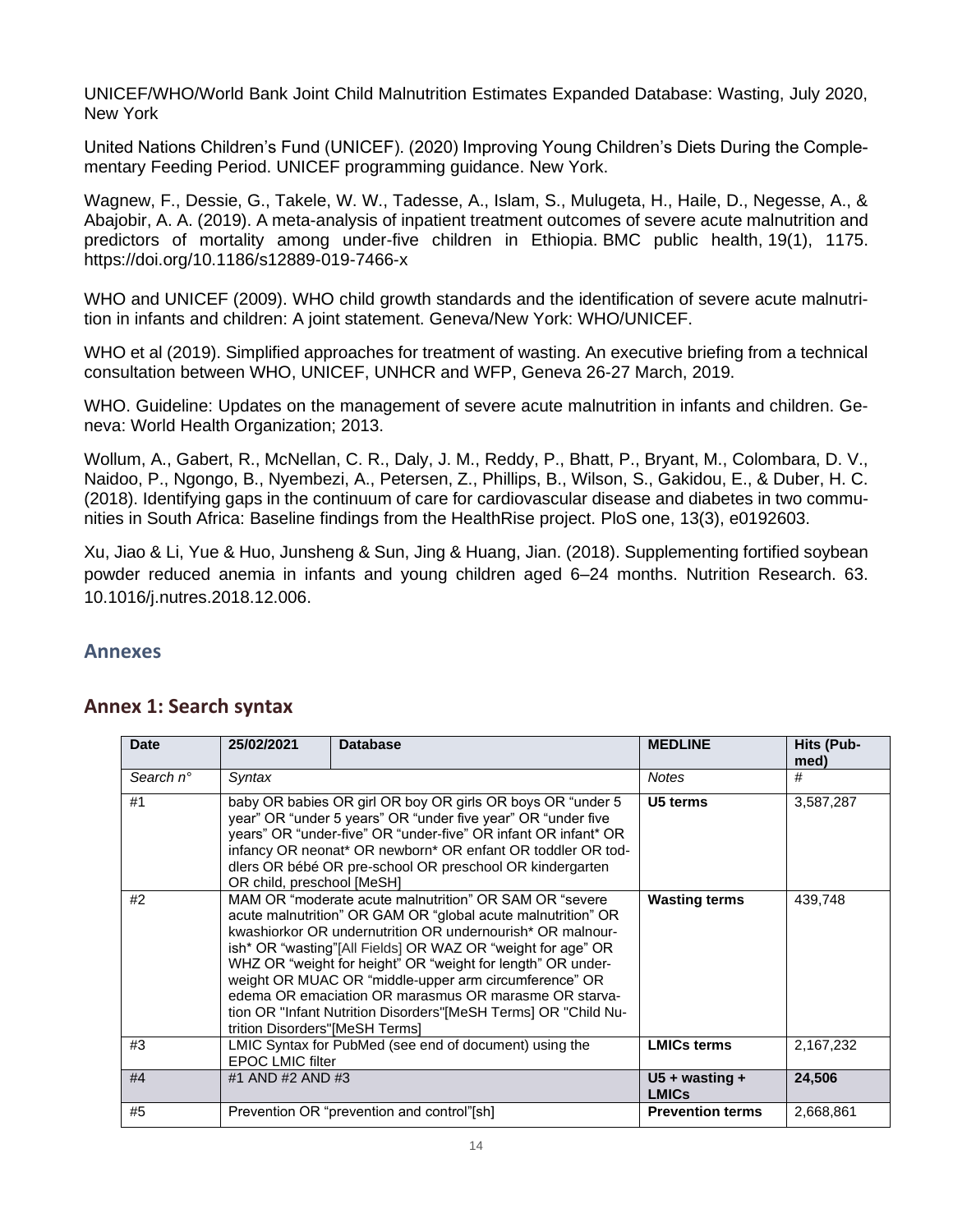| #6  | nutrition intervention* OR nutrition program* OR nutrition coun-<br>sel* OR nutrition advice* OR nutrition educat* OR nutritional in-<br>tervention* OR nutritional program* OR nutritional counsel* OR<br>nutritional advice* OR nutritional educat* OR diet intervention*<br>OR diet program* OR diet counsel* OR diet advice* OR diet ed-<br>ucat* OR dietary intervention* OR dietary program* OR dietary<br>counsel* OR dietary advice* OR dietary educat* OR food inter-<br>vention* OR food program* OR food counsel* OR food advice*<br>OR food educat* OR feeding intervention* OR feeding pro-<br>gram* OR feeding counsel* OR feeding advice* OR feeding<br>educat* OR "Dietary Supplements" OR "Infant Food" OR "Child<br>Nutritional Physiological Phenomena" OR "Maternal Nutritional<br>Physiological Phenomena" OR "Feeding Behavior"[Mesh:No-<br>Exp] OR "Food, Fortified" OR supplements OR supplementation<br>OR Water (Mesh Terms) OR Drinking Water (Mesh Terms)OR<br>Water Quality (Mesh Terms) OR Water Purification (Mesh<br>Terms) OR Water Supply (Mesh Terms) OR Sanitation (Mesh<br>Terms) OR Environmental Health (Mesh Terms) OR Sanitary<br>Engineering (Mesh Terms) OR Waste Disposal (Mesh Terms)<br>OR Refuse Disposal (Mesh Terms) OR Drainage, Sanitary<br>(Mesh Terms) OR Waste Management (Mesh Terms) OR Toilet<br>Facilities (Mesh Terms) OR Hygiene (Mesh Terms) OR Hygiene,<br>hand (Mesh Terms) OR Hand disinfection (Mesh Terms)OR<br>health OR "Early Childhood Development" OR vaccination OR<br>"antenatal care" OR "micronutrient supplementation" OR social<br>assistance OR social polic* OR social welfare OR social insur-<br>ance* OR social protection* OR social safety net OR public as-<br>sistance OR family policy OR ((financial OR cash OR pay* OR<br>monetary OR money) AND (transfer* OR measure* OR incen-<br>tive* OR allowance* OR exclu* OR reform* OR gain* OR credit*<br>OR benefit*)) | <b>Intervention type</b><br>terms       | 5,651,413  |
|-----|-------------------------------------------------------------------------------------------------------------------------------------------------------------------------------------------------------------------------------------------------------------------------------------------------------------------------------------------------------------------------------------------------------------------------------------------------------------------------------------------------------------------------------------------------------------------------------------------------------------------------------------------------------------------------------------------------------------------------------------------------------------------------------------------------------------------------------------------------------------------------------------------------------------------------------------------------------------------------------------------------------------------------------------------------------------------------------------------------------------------------------------------------------------------------------------------------------------------------------------------------------------------------------------------------------------------------------------------------------------------------------------------------------------------------------------------------------------------------------------------------------------------------------------------------------------------------------------------------------------------------------------------------------------------------------------------------------------------------------------------------------------------------------------------------------------------------------------------------------------------------------------------------------------------------------------------------------------|-----------------------------------------|------------|
| #7  | #5 OR #6                                                                                                                                                                                                                                                                                                                                                                                                                                                                                                                                                                                                                                                                                                                                                                                                                                                                                                                                                                                                                                                                                                                                                                                                                                                                                                                                                                                                                                                                                                                                                                                                                                                                                                                                                                                                                                                                                                                                                    | <b>All prevention</b><br>terms          | 7,266,075  |
| #8  | diagnosis[sh] OR Mass Screening[MeSh] OR "Child Nutrition<br>Disorders/diagnosis"[MeSH] OR "nutrition assessment"[MeSH<br>Terms] OR "assessment" OR "diagnostic" OR " diagnosis" OR<br>"screening" OR "case-detection"                                                                                                                                                                                                                                                                                                                                                                                                                                                                                                                                                                                                                                                                                                                                                                                                                                                                                                                                                                                                                                                                                                                                                                                                                                                                                                                                                                                                                                                                                                                                                                                                                                                                                                                                      | <b>Screening terms</b>                  | 6,235,541  |
| #9  | Referral OR "enrolment" OR tracking OR "admission criteria" OR<br>admission                                                                                                                                                                                                                                                                                                                                                                                                                                                                                                                                                                                                                                                                                                                                                                                                                                                                                                                                                                                                                                                                                                                                                                                                                                                                                                                                                                                                                                                                                                                                                                                                                                                                                                                                                                                                                                                                                 | <b>Referral terms</b>                   | 581,029    |
| #10 | Treat* OR therapy OR "therapeutic feed*" OR "community based<br>therapeutic care" OR CTC OR "oral rehydration therapy" OR F-<br>75 OR F75 OR F100 OR rehabilitation OR recover* OR supple-<br>ment* OR "micronutrient supplement" OR "fortified food" OR "mi-<br>cronutrient powder*" OR "supplementary feeding program" OR<br>SFP OR "dietary intervention" OR RUF OR "ready to use food*"<br>OR RUSF OR "ready to use supplementary food" OR RUTF OR<br>"ready to use therapeutic food*" OR plumpy* OR FBF OR "forti-<br>fied blended flour*" OR supercereal OR CSB OR "corn soy*<br>blend*" OR WSB OR "wheat soy* blend*" OR "cereal pulse<br>blend" OR LNS OR "lipid based nutrient supplement*" OR nu-<br>tributter OR management OR "Integrated Management" OR<br>CMAM OR "community based management" OR "integrated<br>community case management" OR "inpatient management" OR<br>"in-patient management" OR "facility based management" OR<br>"integrated management of childhood illness" OR IMCI OR "inte-<br>grated management of newborn and childhood illness" OR<br><b>IMNCI</b>                                                                                                                                                                                                                                                                                                                                                                                                                                                                                                                                                                                                                                                                                                                                                                                                                                                             | <b>Treatment terms</b>                  | 14,166,337 |
| #11 | relapse OR readmission OR "after recovery" OR "post-recovery"<br>OR "after discharge" OR "post-discharge" OR "post-treatment"<br>OR "after treatment" OR "long term" OR rehabilitation                                                                                                                                                                                                                                                                                                                                                                                                                                                                                                                                                                                                                                                                                                                                                                                                                                                                                                                                                                                                                                                                                                                                                                                                                                                                                                                                                                                                                                                                                                                                                                                                                                                                                                                                                                      | <b>Relapse terms</b>                    | 2,245,954  |
| #12 | #7 AND #11                                                                                                                                                                                                                                                                                                                                                                                                                                                                                                                                                                                                                                                                                                                                                                                                                                                                                                                                                                                                                                                                                                                                                                                                                                                                                                                                                                                                                                                                                                                                                                                                                                                                                                                                                                                                                                                                                                                                                  | <b>Prevention of re-</b><br>lapse terms | 776,770    |
| #14 | (#7 OR #8 OR #9 OR #10 OR #12)                                                                                                                                                                                                                                                                                                                                                                                                                                                                                                                                                                                                                                                                                                                                                                                                                                                                                                                                                                                                                                                                                                                                                                                                                                                                                                                                                                                                                                                                                                                                                                                                                                                                                                                                                                                                                                                                                                                              | <b>All framework</b><br>terms           | 18,996,063 |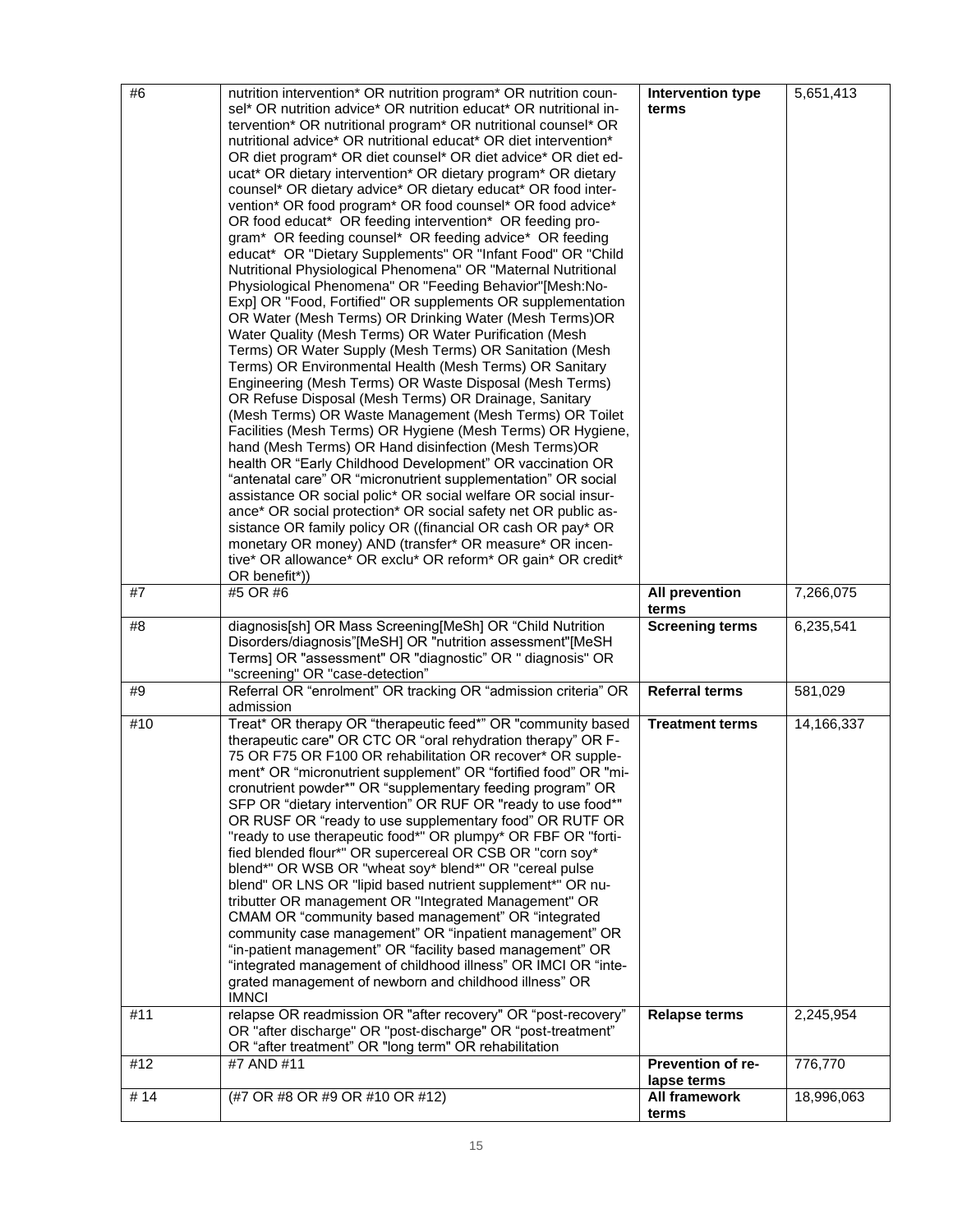| # $15$ | #4 AND #14                                               | U5 + wasting +           | 21,395 |
|--------|----------------------------------------------------------|--------------------------|--------|
|        |                                                          | <b>LMICs + framework</b> |        |
| #16    | #15 AND filter: publication date 2006/01/01 - 2021/02/25 | <b>Language and date</b> | 12.996 |
|        | Language filter: English and French                      | filter                   |        |
| # 17   | #16 AND filter: systematic reviews (SR)                  | <b>SR</b> filter         | 263    |
|        |                                                          |                          |        |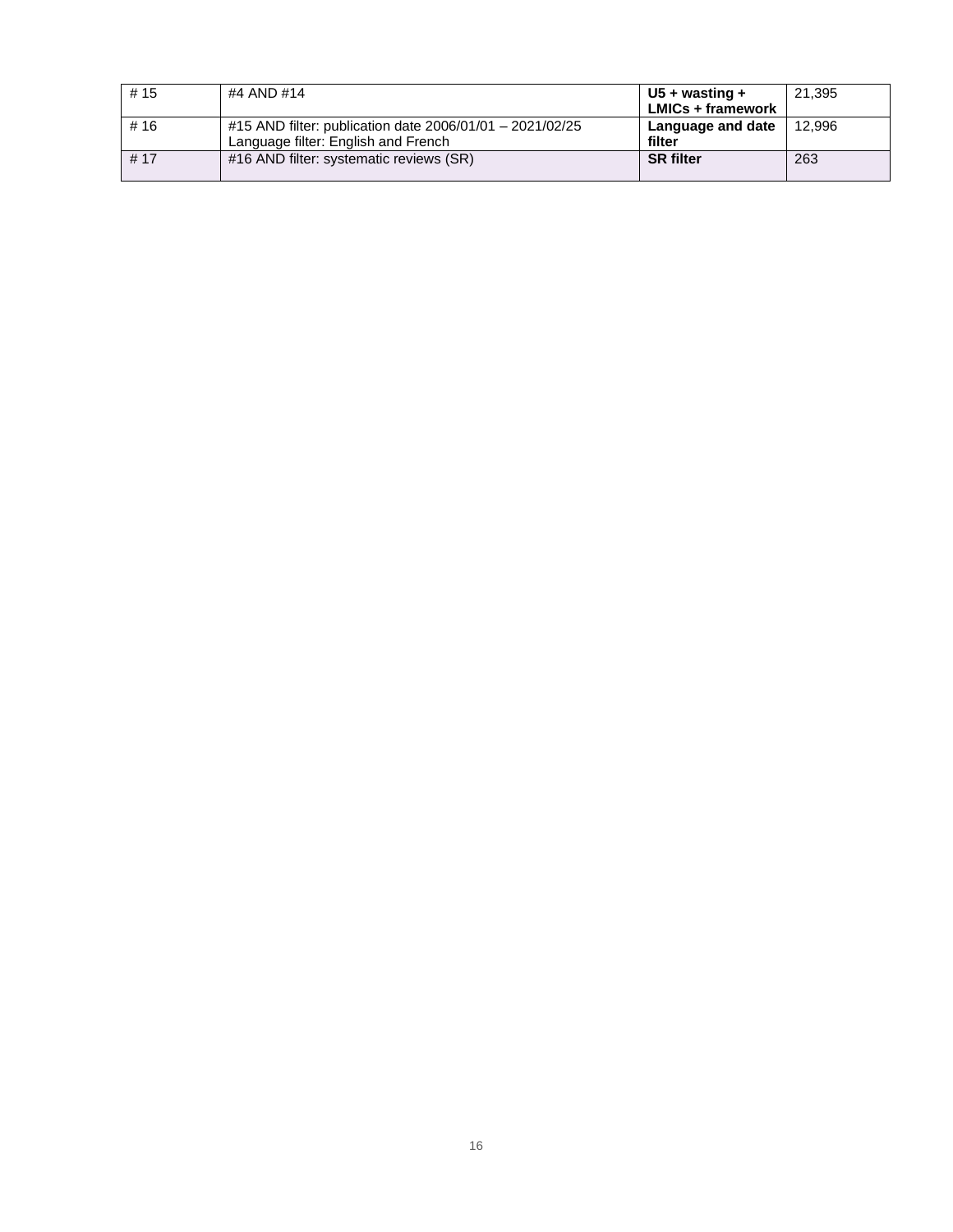# **Annex 2: Data extraction template**

| <b>Category</b>                                            | <b>Coding question</b>                                                                                                                   | <b>Codes</b>                                                                                                                                                            | <b>Analysis</b>                                                                                                                                                                                                                   |
|------------------------------------------------------------|------------------------------------------------------------------------------------------------------------------------------------------|-------------------------------------------------------------------------------------------------------------------------------------------------------------------------|-----------------------------------------------------------------------------------------------------------------------------------------------------------------------------------------------------------------------------------|
| General characteristics of SR (one results table)          |                                                                                                                                          |                                                                                                                                                                         |                                                                                                                                                                                                                                   |
| Author/year                                                | First author last name<br>Date of publication                                                                                            | <b>NA</b>                                                                                                                                                               | <b>NA</b>                                                                                                                                                                                                                         |
| Timeframe of SR                                            | Specify the timeframe the SR re-<br>ports on                                                                                             | Eligible formats are:<br>XXXX-XXXX (e.g. 2010-2018),<br>XXXX-NS (e.g. 2006-NS)<br>NS-XXXX (e.g. NS-2012)<br>NS)                                                         | What was the timeframe the SR reports<br>on and what are the implications regard-<br>ing the guidelines/definitions at this<br>time?<br>Put in perspective the timeframe of the<br>SR included and the timeframe of our<br>study. |
| Databases searched                                         | Specify from which databases the<br>SR were retrieved                                                                                    | Pubmed, Cochrane, Pubmed and<br>Cochrane                                                                                                                                | Give an idea of the databases that were<br>searched (LMIC representativeness)                                                                                                                                                     |
| Objectives /purpose/research question<br>of the SR         | Specify the main objective/pur-<br>pose of the SR as reported                                                                            | Free text                                                                                                                                                               | What were the general objectives ad-<br>$\bullet$<br>dressed by the SRs?<br>Were the interventions nutrition relevant<br>or nutrition specific)?                                                                                  |
| <b>Population characteristics</b>                          |                                                                                                                                          |                                                                                                                                                                         |                                                                                                                                                                                                                                   |
| Number of participants/sample size in-<br>cluded in the SR | Give the total number of partici-<br>pants/Sample size included in the<br><b>SR</b>                                                      | Total: n= xxxxx; range xxxx-yyyy                                                                                                                                        | What is the weight of the SR in our anal-<br>ysis?                                                                                                                                                                                |
| Target group as reported in the SR                         | The target group of the interven-<br>tion(s) as reported in the SR                                                                       | E.g.: mothers, family, health workers.                                                                                                                                  | Who received the intervention?<br>$\bullet$<br>On which target population was the in-<br>tervention most efficient?                                                                                                               |
| Countries/region on which the SR fo-<br>cused on           | List the countries that were in-<br>cluded in the SR, list also if the<br>geographic or economic were<br>given instead of the countries. | E.g., Burkina Faso, LMIC, Sub-Saharan Af-<br>rica                                                                                                                       | On which country or region are the inter-<br>$\bullet$<br>ventions on wasting mostly conducted?<br>Is there any difference in results regard-<br>$\bullet$<br>ing region?                                                         |
| Geographic area the SR focuses on<br>(urban vs rural)      | Was the intervention conducted<br>in an urban or rural area, NS if<br>not specified                                                      | Urban, rural, urban and rural, semi-urban,<br>semi-rural, NS                                                                                                            | On which setting (urban/rural) are the in-<br>$\bullet$<br>terventions on wasting mostly con-<br>ducted? Is there any difference in results<br>regarding the type of area?                                                        |
| <b>Review findings</b>                                     |                                                                                                                                          |                                                                                                                                                                         |                                                                                                                                                                                                                                   |
| Design of studies included in the SR                       | What type of design is included in<br>the SR?                                                                                            | e.g. RCT, quasi-experimental, controlled<br>trials, case study, etc.                                                                                                    | What were the designs used in the SR?                                                                                                                                                                                             |
| Outcome(s) as reported in the SR                           | List the outcomes for which the<br>review presented results.                                                                             | Includes all outcomes whether they are in-<br>cluded in the summary data presented in<br>the abstract or the full text, whether they<br>are main or secondary outcomes. | Regarding the continuum of care (from<br>prevention to treatment and long-term<br>management), which point did the inter-<br>ventions target?<br>Is there a bias in the reporting?<br>$\bullet$                                   |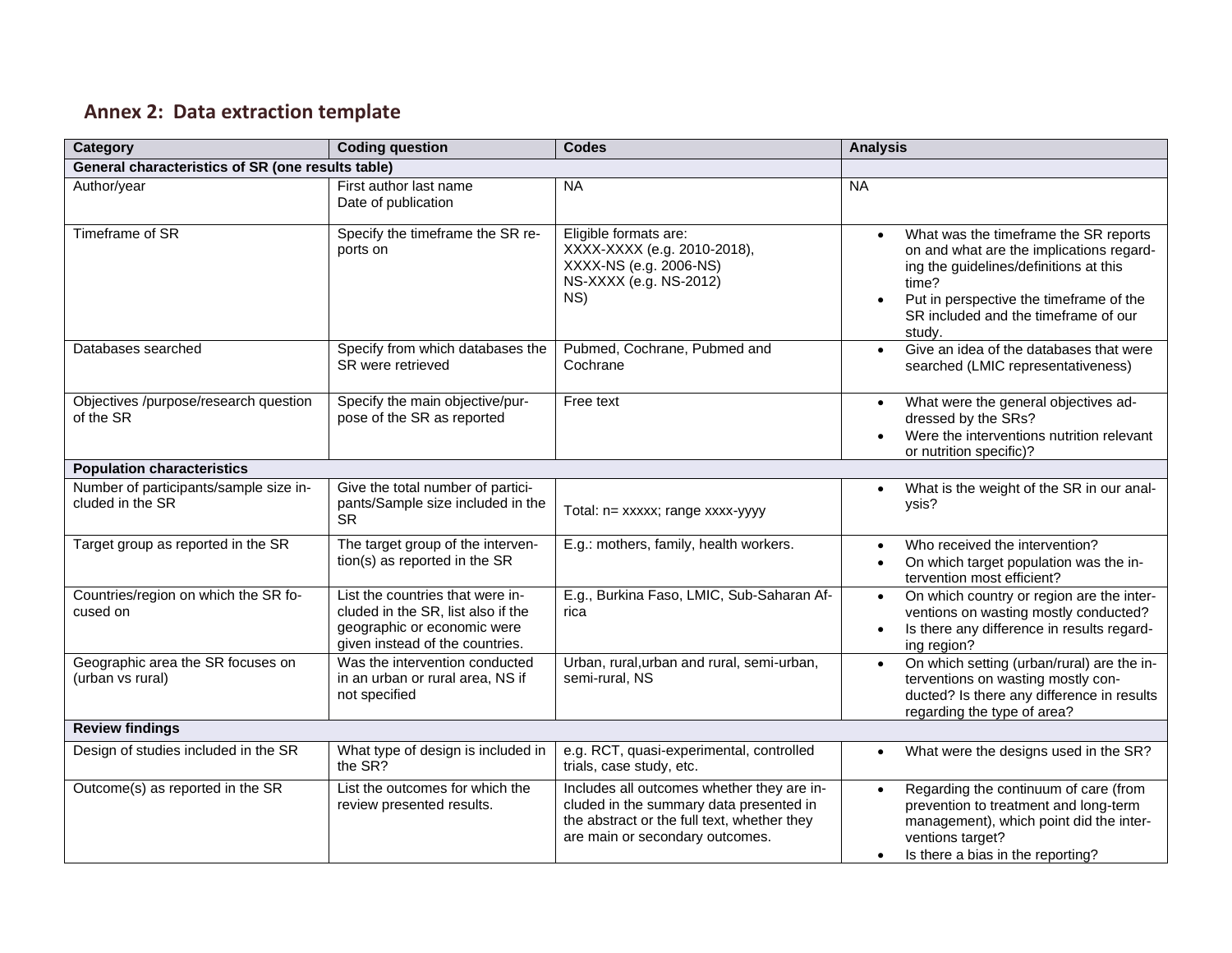| Category                                                                    | <b>Coding question</b>                                                                                                                | <b>Codes</b>                                                                                       | <b>Analysis</b>                                                                                                           |
|-----------------------------------------------------------------------------|---------------------------------------------------------------------------------------------------------------------------------------|----------------------------------------------------------------------------------------------------|---------------------------------------------------------------------------------------------------------------------------|
| Intervention description                                                    | Describe the specific interven-<br>tions covered within the scope of<br>the review                                                    | Free text                                                                                          | What type of interventions were used to<br>reduce wasting prevalence?                                                     |
| Comparison interventions as reported<br>in the SR                           | List the types of comparison in-<br>terventions that were used, if no<br>comparison group report NA                                   | Free text                                                                                          | Was there a comparison group in the<br>study?<br>If yes, what did they receive, standard<br>care, nothing?                |
| Setting of intervention as reported in<br>the SR                            | List the setting where the inter-<br>ventions included in the SR were<br>delivered                                                    | Example of setting: home, health center,<br>community, school, etc.                                | In which setting was the intervention<br>conducted to reduce wasting preva-<br>lence?                                     |
| Summary of key findings/Narrative con-<br>clusions on the results of the SR | Give the conclusion on the effect<br>of intervention on the specified<br>outcome.                                                     | Free text                                                                                          | What was the conclusion regarding the<br>$\bullet$<br>efficacy of the interventions on wasting?                           |
| Meta-analysis in the SR                                                     | Specify if the SR includes a<br>meta-analysis                                                                                         | Yes/No                                                                                             | Did the SR give any global measurable<br>effects?                                                                         |
| Results of the meta-analysis of the SR                                      | Give all the results of the meta-<br>analysis (specify the format re-<br>ported RR, OR, etc. and add the<br>CI), NA if not applicable | E.g., RR=1.13 (1.02, 1.24)                                                                         | What was the impact of the intervention<br>$\bullet$<br>(negative, no impact, positive) (harvest<br>plot)?                |
| CoC - specific characteristics                                              |                                                                                                                                       |                                                                                                    |                                                                                                                           |
| Child age group as reported in the SR                                       | Specify on which child age group<br>the systematic review focused<br>on.                                                              | Format: XX-XX mo<br>NS if the age group is not specified or if the<br>target group is not children | On which age group did wasting inter-<br>ventions focused?                                                                |
| Child age disaggregation in the SR                                          | Use this column to note any sub-<br>analysis for different ages                                                                       | Format XX-XX mo<br>NA if no disaggregation                                                         | Is there any sub-analysis for a particular<br>$\bullet$<br>child age group? 0-6mo? 6-23 mo?                               |
| Level of care (taxonomy from setting)                                       | Classify the type of setting ac-<br>cording to the taxonomy                                                                           | Mother/child, household, community, facil-<br>ity/first line, facility/second line                 | Where is the gap in the framework of<br>wasting continuum of care according to<br>the level of care dimension?            |
| System (taxonomy from Intervention)                                         | Classify the sector/system ac-<br>cording to the taxonomy                                                                             | Health, Food, WASH, social protection                                                              | Where is the gap in the framework of<br>wasting continuum of care according to<br>the system dimension?                   |
| Stage of the CoC (taxonomy from Out-<br>come)                               | Classify the outcome according<br>to the outcome taxonomy                                                                             | Prevention, screening/diagnosis, referral,<br>treatment, prevention of relapse                     | Where is the gap in the framework of<br>wasting continuum of care according to<br>the spectrum of malnutrition dimension? |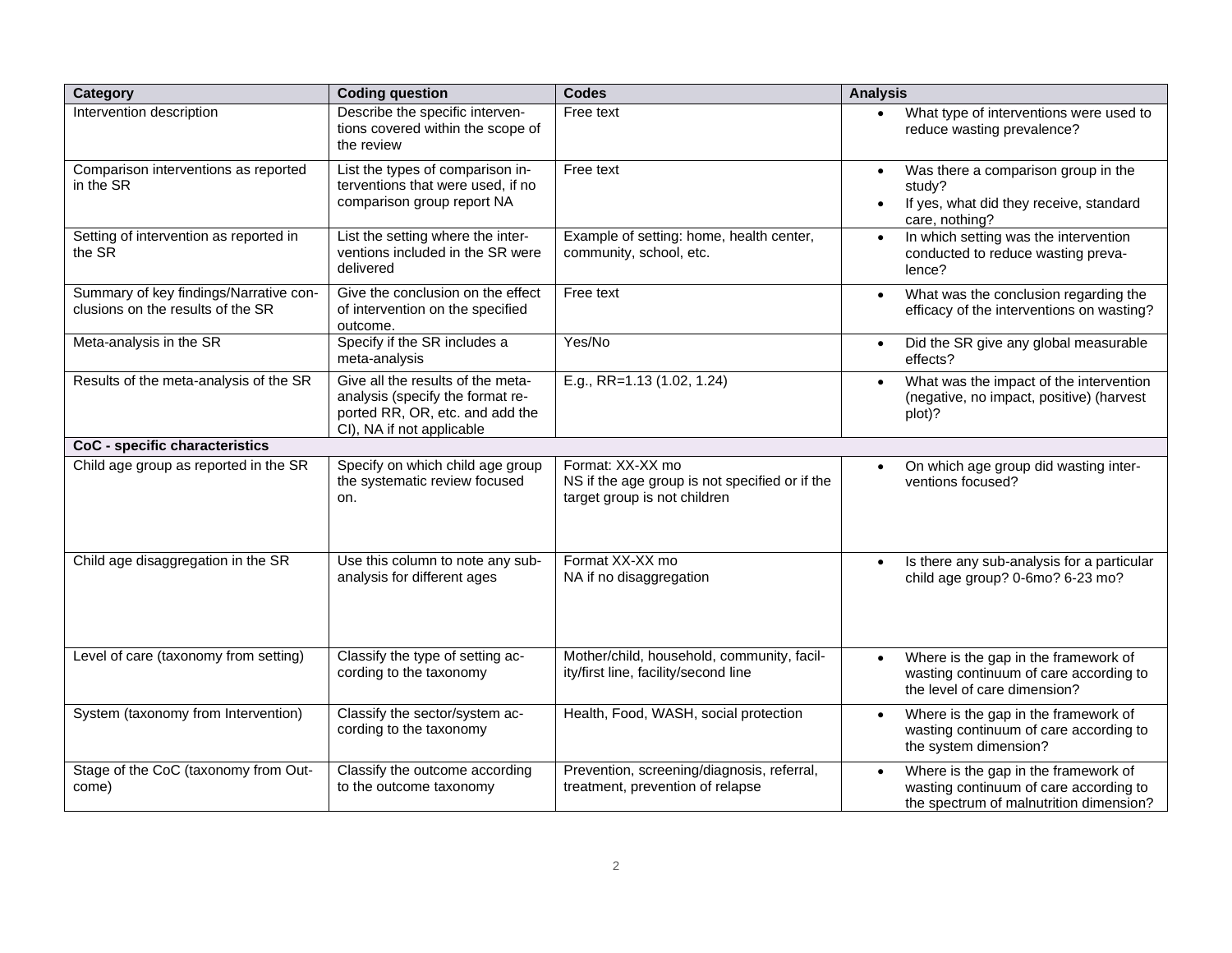# **Rapid Review Protocol checklist: recommended items to address in a rapid review protocol (ref: rapid review guidebook and template TNWA)**

| <b>Checklist item</b>                                                                      | Page number    |
|--------------------------------------------------------------------------------------------|----------------|
| <b>Administrative information</b>                                                          |                |
| Title: Informative title indicating that this is a protocol                                | $\overline{2}$ |
| Registration:                                                                              | 3              |
| Details of Protocol Availability                                                           |                |
| Clear indication of protocol document status                                               |                |
| Identify any updates/changes made to the protocol                                          |                |
| Authors: Identification of Review Team                                                     | $\overline{2}$ |
| <b>Conflict of interest</b>                                                                | $\overline{2}$ |
| <b>Introduction</b>                                                                        |                |
| Topic selection and refinement                                                             | $3 - 4$        |
| Details on stakeholders and the stakeholder engagement                                     |                |
| Describe the background to the specific topic selected                                     |                |
| Research question                                                                          | 5              |
| Describe the research question (free text)                                                 |                |
| Detail the research question using the elements of a question framework                    |                |
| Include the relevant definitions for the topic and/or the framework used for the rapid re- |                |
| view (if applicable)                                                                       |                |
| <b>Methods</b>                                                                             |                |
| <b>Overall Review typology</b>                                                             | 5              |
| State the method applied to the rapid review                                               |                |
| <b>Eligibility Criteria</b>                                                                | $8 - 9$        |
| List the eligibility criteria using the questions framework elements                       |                |
| Searching for evidence                                                                     | $9 - 10$       |
| State the search methods applied, including information sources and the search strat-      |                |
| egy<br>Screening and study selection                                                       | 10             |
| State the methods of screening and study selection including data management               |                |
| Data extraction                                                                            | 10             |
| State the data extraction procedures, including variables for which data will be ex-       |                |
| tracted                                                                                    |                |
| <b>Quality assessment</b>                                                                  | 10             |
| If applied in the rapid review, report the quality assessment (risk of bias) tools applied |                |
| Knowledge synthesis                                                                        | $10 - 11$      |
| Describe the methods of synthesis and analysis                                             |                |
| <b>Dissemination</b>                                                                       |                |
| Report production and dissemination                                                        | 11             |
| Plans for output and dissemination                                                         |                |

### **Abbreviations**

- AMSTAR assessing the methodological quality of systematic reviews
- CMAM community-based management of acute malnutrition
- CSB Corn-Soya Blend
- ENN Emergency Nutrition Network
- GAM global acute malnutrition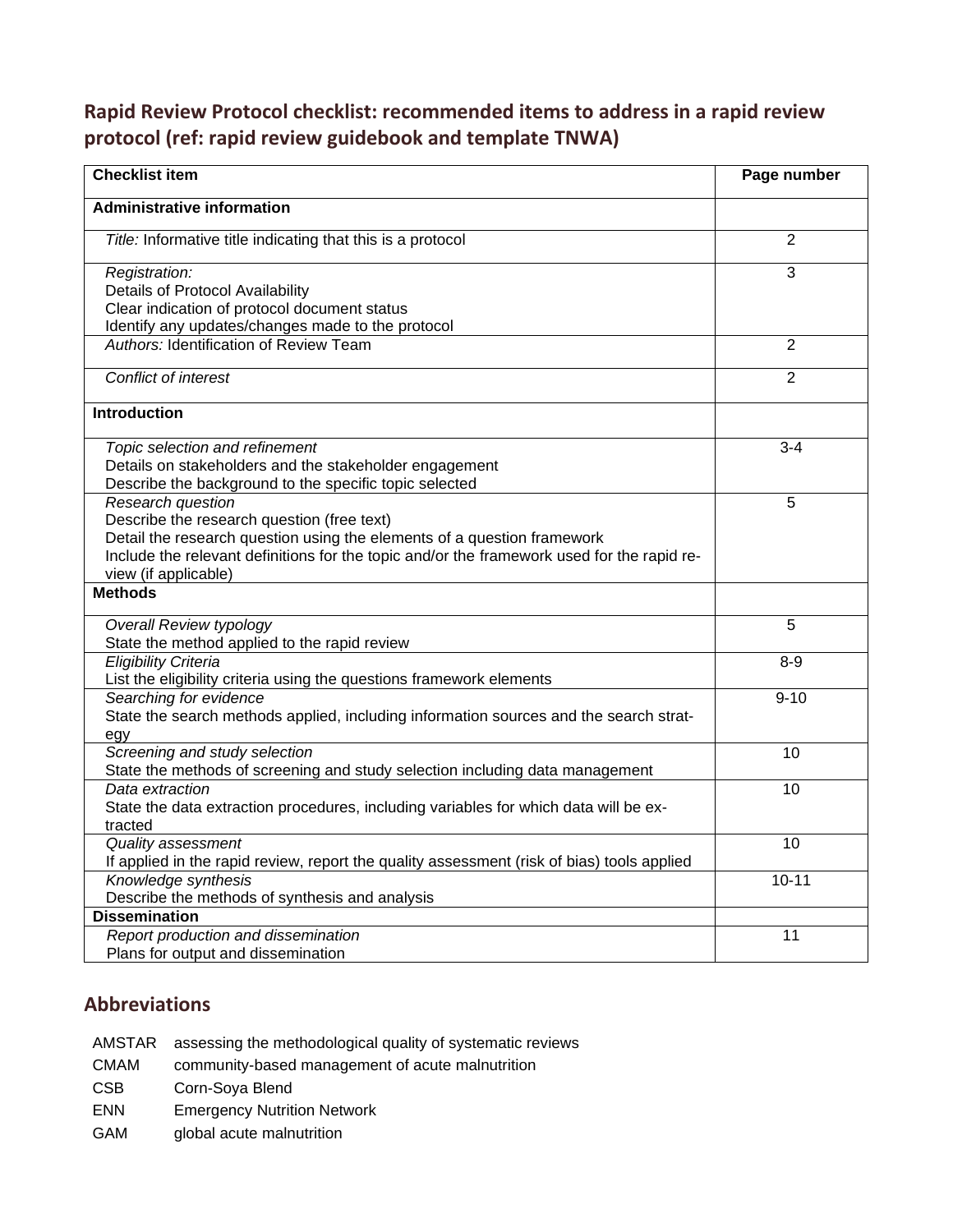| <b>HIV</b>    | human immunodeficiency virus                                    |
|---------------|-----------------------------------------------------------------|
| <b>IFPRI</b>  | International Food Policy Research Institute                    |
| <b>IMAM</b>   | integrated Management of Acute Malnutrition                     |
| <b>IRAM</b>   | Integrated Research on Acute Malnutrition in the Sahel          |
| <b>IYCF</b>   | infant and young child feeding                                  |
| <b>LBW</b>    | low birth weight                                                |
| <b>LMIC</b>   | low- and middle- income country                                 |
| <b>LNS</b>    | lipid-based nutrient supplement                                 |
| <b>MAM</b>    | moderate acute malnutrition                                     |
| MAMI          | Management of acute malnutrition in infants aged under 6 months |
| <b>MNP</b>    | multiple micronutrient powder                                   |
| <b>MUAC</b>   | mid-upper arm circumference                                     |
| <b>NCHS</b>   | <b>National Center for Health Statistics</b>                    |
| ORT           | oral rehydration therapy                                        |
| <b>RUF</b>    | ready-to-use food                                               |
| <b>RUSF</b>   | ready-to-use supplementary food                                 |
| <b>RUTF</b>   | ready-to-use therapeutic food                                   |
| <b>SAM</b>    | severe acute malnutrition                                       |
| <b>TNWA</b>   | <b>Transform Nutrition West Africa</b>                          |
| <b>TSFP</b>   | targeted supplementary feeding programmes                       |
| <b>UNICEF</b> | United Nations Children's Fund                                  |
| <b>WASH</b>   | water, sanitation, and hygiene                                  |
| <b>WAZ</b>    | weight-for-age Z-score                                          |
| <b>WB</b>     | World Bank                                                      |
| <b>WHO</b>    | World Health Organization                                       |
| <b>WHZ</b>    | weight-for-height Z-score                                       |
| <b>WLZ</b>    | weight-for-length Z-score                                       |
|               |                                                                 |